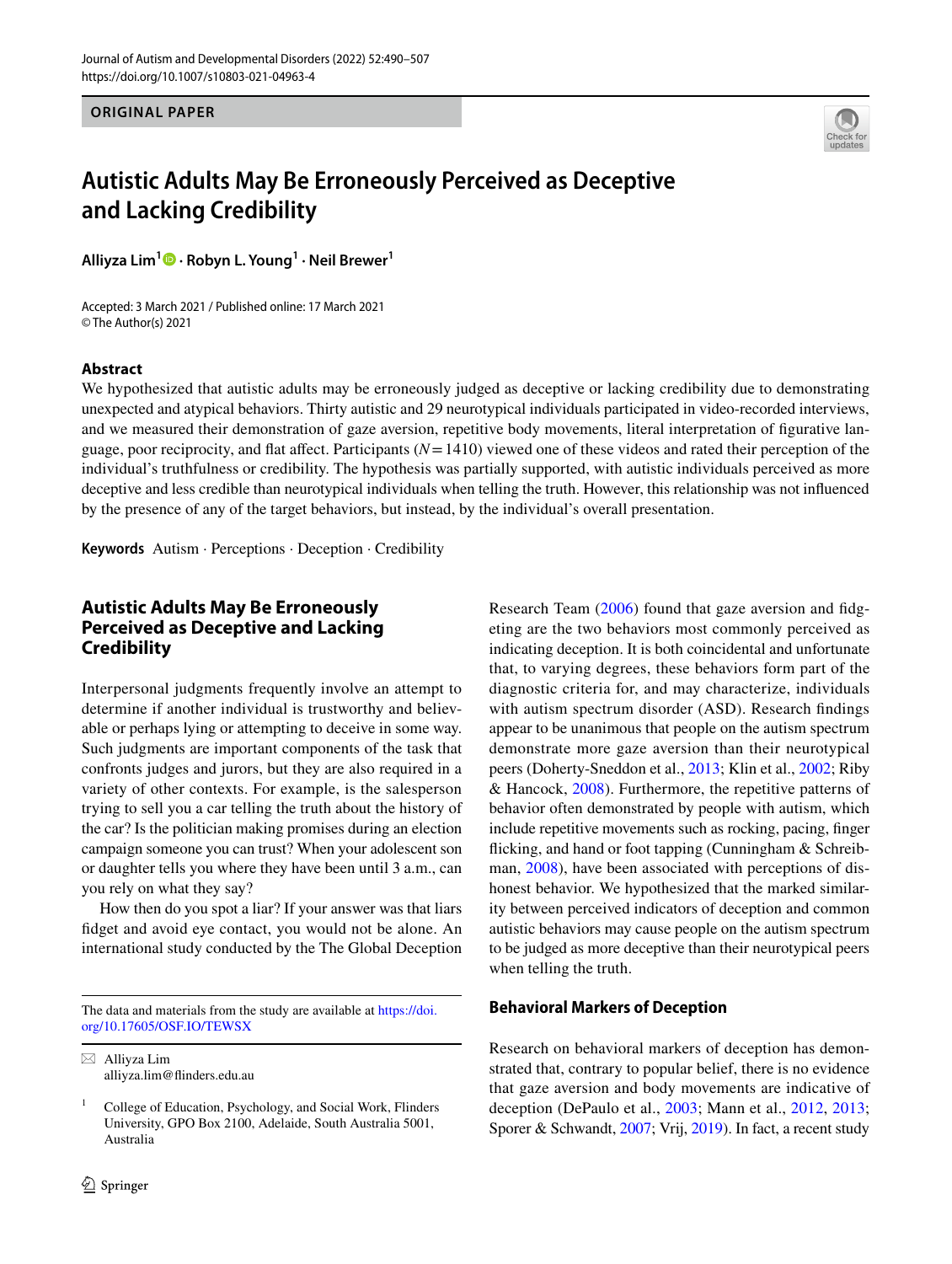by Luke  $(2019)$  $(2019)$  suggests that there is currently insufficient information in the literature to conclude the existence of *any* reliable behavioral cue to deception. Yet, gaze aversion and body movements remain pervasive stereotypes of cues to deception, held even by presumed expert lie detectors such as police officers, customs officers, prosecutors, and judges (Akehurst et al., [1996](#page-14-1); Bogaard & Meijer, [2018;](#page-14-2) Bogaard et al., [2016](#page-14-3); Delmas et al., [2019;](#page-14-4) Dickens & Curtis, [2019](#page-15-6); Strömwall & Granhag, [2003;](#page-16-4) Vrij & Semin, [1996](#page-16-5); Vrij et al., [2006](#page-16-6)).

### **Why Do We Rely on Unreliable Cues?**

Attribution theories provide a widely accepted theoretical framework to explain the way in which behavioral cues are used in the formation of deception and credibility judgments. Attribution theories suggest that individuals are naturally driven to understand the causes of events and will use their knowledge of an individual's personal and situational characteristics to attribute an explanation for observed behaviors (Kelley, [1967](#page-15-7)). For example, the expectancy violations theory (Burgoon, [1983;](#page-14-5) Burgoon & Hale, [1988](#page-14-6); Burgoon & Jones, [1976;](#page-14-7) Burgoon et al., [1989\)](#page-14-8) suggests that people hold expectations about how others behave in social interactions. When an individual violates these expectancies, the attention of their communication partner is drawn away from the interaction and toward the unexpected behavior. Observers then interpret this behavior in light of personal and situational characteristics to form an appraisal of the violation; if the behavior is interpreted as a negative violation, it results in unfavorable communication outcomes (Burgoon & Hale, [1988](#page-14-6)).

Based on this premise, Levine et al. [\(2000](#page-15-8)) and Bond et al. ([1992](#page-14-9)) proposed the norm-violation model and expectancy-violation model of deception judgments, respectively. These models state that, while nonverbal behaviors that are expected or normative are accepted at face value, nonverbal behaviors that are unexpected (Bond et al., [1992](#page-14-9)) or atypical (Levine et al., [2000](#page-15-8)) demand an explanation and raise suspicion about the sender's intentions. They argue that it is not the specifc behaviors of gaze aversion or fdgeting per se that leads to deception judgments but the fact that these behaviors violate social norms and expectations, therefore prompting the observer to infer deception as a means of explaining the behavior (Bond et al., [1992](#page-14-9); Levine et al., [2000](#page-15-8)).

In instances where multiple possible causes for a behavior exist, Kelley ([1971](#page-15-9)) proposes that the observer employs a discounting principle—as more plausible reasons for the behavior come to light, the importance of each individual cause is diminished. The relative importance of a particular cause is evaluated based on the number and perceived signifcance of all possible alternative explanations. For example, if an observer witnesses an individual fdgeting and avoiding eye contact while testifying in court, the observer may assume that the individual is being deceptive. However, if the observer is aware that the individual has been diagnosed with autism, the observer may be less likely to attribute deception as the cause of the behavior. Given autism is largely unidentifable by physical appearance, observers are unlikely to be aware of an individual's diagnosis and unlikely to expect behaviors such as gaze aversion and fdgeting. Therefore, when these, or other autistic behaviors, are displayed, there is an incongruence between the observer's expectations and the individual's behavior, leading the observer to search for possible explanations for the behavior such as deception and low credibility. Thus, characteristics of autism that are both atypical and incongruent with social norms may be viewed as indicative of deception.

### **Deception and Credibility**

A concept that is closely related to deception is source credibility. In a study of the relationship between perceived deception and source credibility, O'Sullivan ([2003](#page-16-7)) proposed that the performance of human lie detectors is subject to the fundamental attribution error: that is, the tendency to overestimate the importance of dispositional traits of an individual and to underestimate the importance of situational factors (Ross & Nisbett, [1991](#page-16-8)). O'Sullivan [\(2003\)](#page-16-7) explained that, because individuals are often unable to distinguish between trait truthfulness (whether the individual is trustworthy) and state truthfulness (whether the individual is telling the truth in that specifc instance), they tend to assume that trustworthy individuals always tell the truth and untrustworthy individuals are always deceptive. Therefore, to understand perceptions of deception, it would also be benefcial to consider factors that infuence perceptions of credibility, as these constructs are closely related.

One cue used to infer credibility is emotional expression (Heath, [2009](#page-15-10); Kaufmann et al., [2003](#page-15-11); Melinder et al., [2016](#page-16-9); Wessel et al., [2013](#page-17-0)). A meta-analysis of 20 studies by Nitschke et al. [\(2019](#page-16-10)) found that the level of distress displayed by rape victims signifcantly infuenced the degree to which they were perceived as credible complainants, with those who displayed congruent emotions (e.g., crying) being perceived as more credible than those who displayed incongruent (e.g., smiling) or neutral emotions (e.g., fat afect). This tendency to rely on emotional displays in forming credibility judgments once again raises the question of whether autistic individuals, who are known to display reduced emotional expressivity (Stagg et al., [2014;](#page-16-11) Zantinge et al., [2019](#page-17-1)), would be perceived as less credible than their neurotypical peers.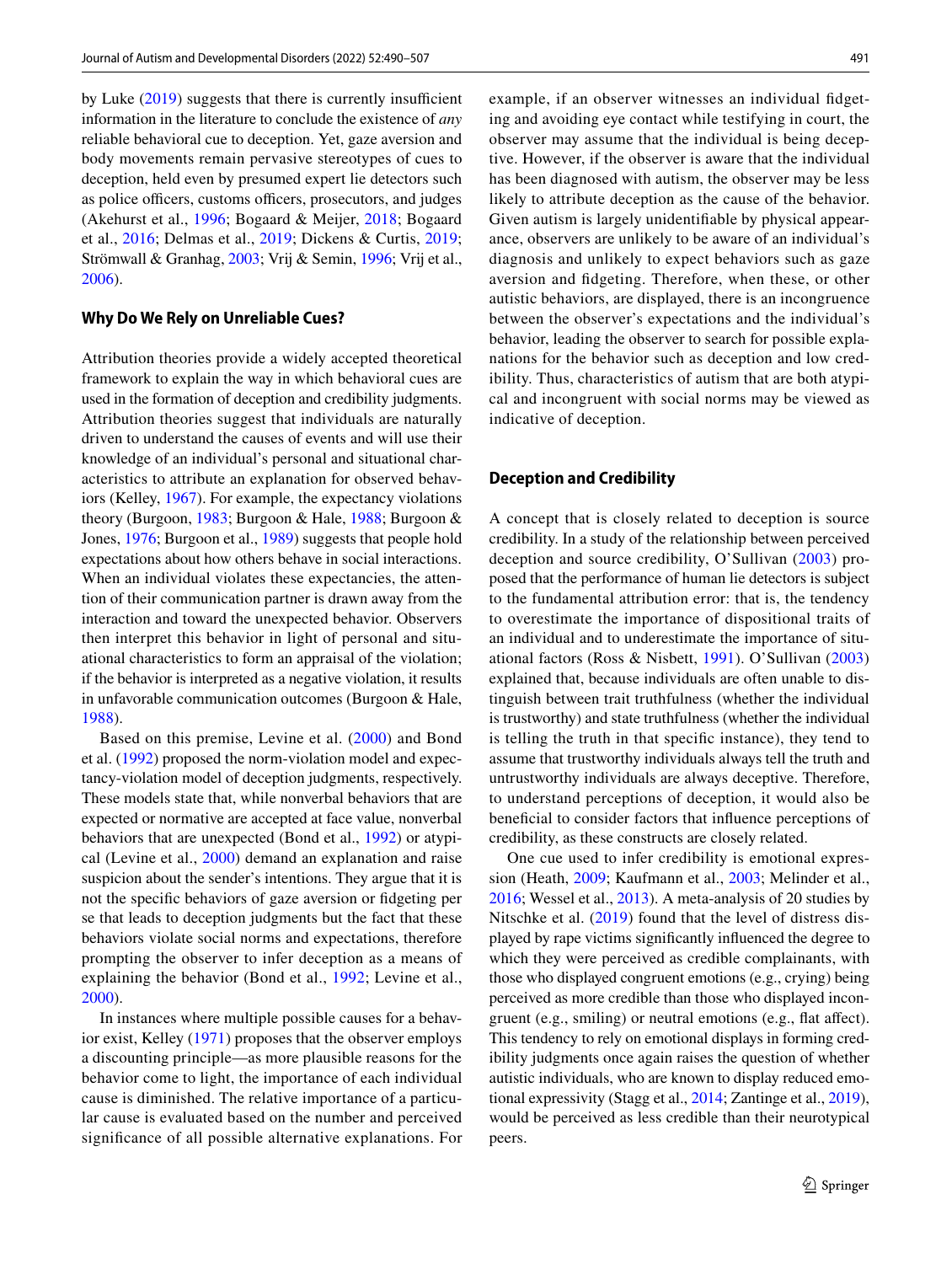Given that many forms of social interaction involve some degree of impression formation, misinterpretation of autistic behaviors has the potential to cause detrimental consequences for people on the autism spectrum (see Denault & Jupe, [2018;](#page-15-12) Porter & ten Brinke, [2009](#page-16-12); Vrij & Turgeon, [2018\)](#page-17-2), particularly in situations such as interactions with the criminal justice system. It is, therefore, important to understand the infuence of autistic behaviors on the formation of deception and credibility judgments. In addition to examining gaze aversion, repetitive body movements, and flat affect, this study examines two characteristic behaviors of people on the autism spectrum that could potentially be viewed as indicative of deception or low credibility: poor reciprocity and literal interpretation of fgurative language. Although little attention has been paid to these behaviors in the deception and credibility literature, their atypical and unexpected nature may also cause them to be interpreted negatively.

As part of their difficulty with socioemotional reciprocity, autistic individuals are often known to have trouble maintaining two-way conversation (American Psychiatric Association, [2013\)](#page-14-10). Due to impairments in their ability to understand the perspective of their conversation partner, autistic individuals may talk exclusively about their own interests, failing to recognize that this may not be of interest to the listener (Chin & Bernard-Opitz, [2000](#page-14-11)). Autistic individuals may also be less responsive to cues for turn-exchange and have difficulty conforming to appropriate norms for the timing and latency of turn-taking (Paul et al., [2009\)](#page-16-13). Furthermore, research has demonstrated that autistic individuals perform more poorly than their neurotypical counterparts on tasks that require the understanding of fgurative language (Cheung et al., [2019](#page-14-12); Saban-Bezalel et al., [2019](#page-16-14); Saban-Bezalel & Mashal, [2019\)](#page-16-15).

Turn-taking is a central component of any social conversation and there is evidence that children are able to make predictions about the turn structure of a conversation from as early as two years of age (Casillas & Frank, [2017](#page-14-13)). Likewise, studies on the use of fgurative language have shown that children aged eight to 10 years are able to understand and use fgurative language (Pollio & Pollio, [1974](#page-16-16)) and that by age 11, children are able to identify the communicative intent behind a range of fgurative statements (Demorest et al., [1983](#page-15-13)). This suggests the expectation that, by adulthood, one would have the ability to both predict and fnish their turn in a social conversation, as well as be profcient in the use of fgurative language. Thus, when individuals exhibit poor reciprocity or respond inappropriately to figurative language, this expectation is violated. In the absence of any apparent intellectual disability, language impairment, or cultural diferences, observers may attribute the behavior to deception or low credibility with the individual seen as trying to avoid or change the subject of conversation.

### **The Study**

This study examined the relationship between autism, autistic behaviors, and perceptions of deception and credibility. We hypothesized that autistic individuals would be more likely than neurotypical individuals to be judged as deceptive and lacking credibility, and that this diference would be attributable to higher levels of gaze aversion, repetitive body movements, literal interpretation of fgurative language, poor reciprocity, and fat afect displayed by autistic individuals.

We also hypothesized that the relationship between ASD diagnosis and perceived deception and credibility would be moderated by the knowledge that the target individual is on the autism spectrum. This hypothesis is not only consistent with Kelley's ([1971](#page-15-9)) discounting principle but also with emerging evidence that providing information on an individual's ASD diagnosis results in more positive interpersonal judgments (Maras, Crane, et al., [2019](#page-15-14); Maras, Marshall, et al., [2019](#page-15-15); Matthews et al., [2015;](#page-16-17) Sasson & Morrison, [2019](#page-16-18)). For example, Maras, Marshall, et al. [\(2019\)](#page-15-15) found that mock jurors who were informed that a defendant was autistic perceived the defendant as more honest and less guilty than those who were not informed of his diagnosis. Follow-up qualitative analyses revealed that, consistent with attribution theories, mock jurors who were told that the defendant was autistic were more likely to attribute his inappropriate behaviors to his autism, whereas mock jurors who were not given any information on ASD diagnosis reported that the defendant's aggressive behaviors, body language, and gaze aversion led them to believe that he was being deceptive to protect his own interests (Maras, Marshall, et al., [2019\)](#page-15-15).

Although gaze aversion, repetitive body movements, literal interpretation of fgurative language, poor reciprocity, and fat afect are generally considered to be characteristic behaviors of autistic individuals and are refected in diagnostic criteria, there are defciencies in our knowledge base regarding the prevalence of these behaviors among autistic adults. Much research in this area has been conducted among children and adolescents rather than with adults. As the specifc behavioral manifestations of ASD diagnostic criteria may vary over the lifespan (Fecteau et al., [2003](#page-15-16); Georgiades et al., [2017\)](#page-15-17), it is possible that the current literature does not refect the degree to which these behaviors are displayed in an adult population. Furthermore, few studies conducted with autistic adults have measured the behaviors through direct observation, with research relying primarily on self-report or informant-report measures. Therefore, to test our hypotheses, we recruited autistic and neurotypical individuals to participate as stimuli in short-video recorded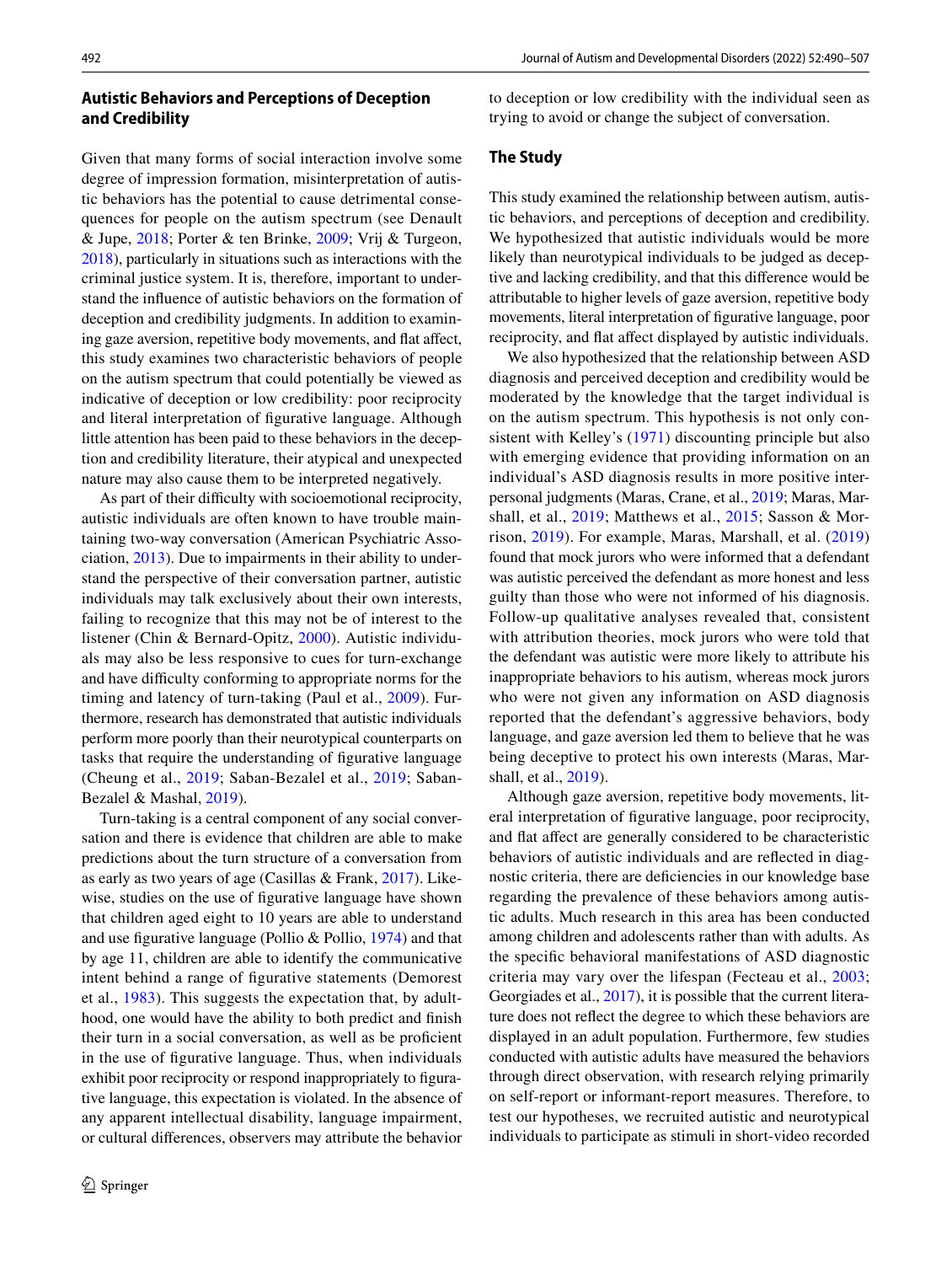interviews and measured the degree to which they displayed each of the target behaviors. Participants were then randomly allocated to view one of these videos and to rate the extent to which they believed the target individual was deceptive or credible.

# **Method**

### **Participants and Design**

Participants were 1726 adults recruited via the online crowd-sourcing platform TurkPrime (Litman et al., [2017](#page-15-18)). Three hundred and sixteen participants failed to pass one or more attention checks (e.g., "Please spell the word 'WORLD' backwards"), and their data were excluded. The fnal sample consisted of 1410 participants (853 female), ranging in age from 18 to over 85 years  $(M=41.13)$ . As there is evidence that judgments of deception are infuenced by perceptions of credibility (George et al., [2014;](#page-15-19) O'Sullivan, [2003](#page-16-7)), a between-subjects design was used to avoid potential carryover efects: each participant was randomly allocated to view only one of the stimulus videos and to complete only one measure of either the target individual's truthfulness  $(n=713)$  or credibility ( $n=697$ ). A priori sample size estimations using G\*Power 3.1 (Faul et al., [2007\)](#page-15-20) indicated that a minimum sample of 725 participants would be required to detect a small efect at an alpha level of 0.05 in a multiple regression model with seven predictor variables. As participants completed only one measure of either deception or credibility, a total sample of 1450 was targeted.

### **Materials**

#### **Stimulus Materials**

#### **Stimulus Development**

Thirty-one autistic individuals (nine female) and 29 neurotypical individuals (15 female) ranging in age from 18 to 66 years  $(M=29.62, SD=11.57)$  were involved in the production of stimulus videos for this study. A breakdown of the demographics of the target individuals can be found in Supplemental Materials (p. 1). Twenty-one autistic individuals were recruited from a university autism database of individuals on the autism spectrum who reside in the same region as the university and have indicated interest in participating in research projects (the majority of individuals on this database were originally recruited through a mail-out by the local autism association). The remaining ten autistic individuals were recruited through an advertisement at a local psychology practice that specializes in working with people on the autism spectrum. All 31 individuals reported receiving a formal diagnosis of autism from a registered diagnostician. To access support services from the local autism association, individuals must have received a diagnosis of autism from at least two independent registered diagnosticians (i.e., speech pathologist, psychologist, pediatrician, or psychiatrist) or from a registered multidisciplinary team. None of the individuals recruited were suspected to have an intellectual disability; this was supported by records that all individuals recruited from the university autism database had a Wechsler Abbreviated Scale of Intelligence—Second Edition (WASI-II; Wechsler, [2011](#page-17-3)) intelligence quotient (IQ) above 85. Specifc data on socioeconomic status and educational attainment levels of the autistic sample were not recorded. The 29 neurotypical individuals were all current university students who reported that they did not have a diagnosis of autism and were also assumed to have IQ levels above 85.

Given the heterogeneity of autism (Jeste & Geschwind, [2014](#page-15-21); Lenroot & Yeung, [2013](#page-15-22); Martinez-Murcia et al., [2017](#page-16-19)), we recognized that there would likely be signifcant variability in the demonstration of these behaviors. Although a larger sample would more likely capture this variability and provide a more powerful test of behavioral diferences between the two stimulus groups, the recruitment of autistic participants who are willing to attend a video-recorded interview that will subsequently be used as stimulus material poses a considerable barrier. Nevertheless, in accordance with ASD diagnostic criteria, it was assumed that these behaviors would be more prevalent in the autistic than the neurotypical individuals.

Each individual attended a session at a psychology lab and was informed that the purpose of the session was to create videos that would be used in a research study on deception. They were told that they would be asked to complete a computer task and to then participate in a short videorecorded interview. Prior to the commencement of the task, the individuals were shown an envelope and told that it contained \$20. They were informed that: "People who watch this video will be told that you may have taken this money but are trying to convince the interviewer that you did not. They will be told that (1) participants who took the money but could successfully convince the interviewer that they did not would receive \$50 for participating in the study, (2) participants who took the money but were caught by the interviewer as lying would only receive \$10 for participating in the study, and (3) participants who chose not to take the money would receive \$20 for participating in the study, irrespective of whether they were judged as lying or being truthful. After watching the video, they will be asked to indicate whether they think you were telling the truth. However, in reality, you are not to take the money in the envelope. In the interview, it is critical that you answer all questions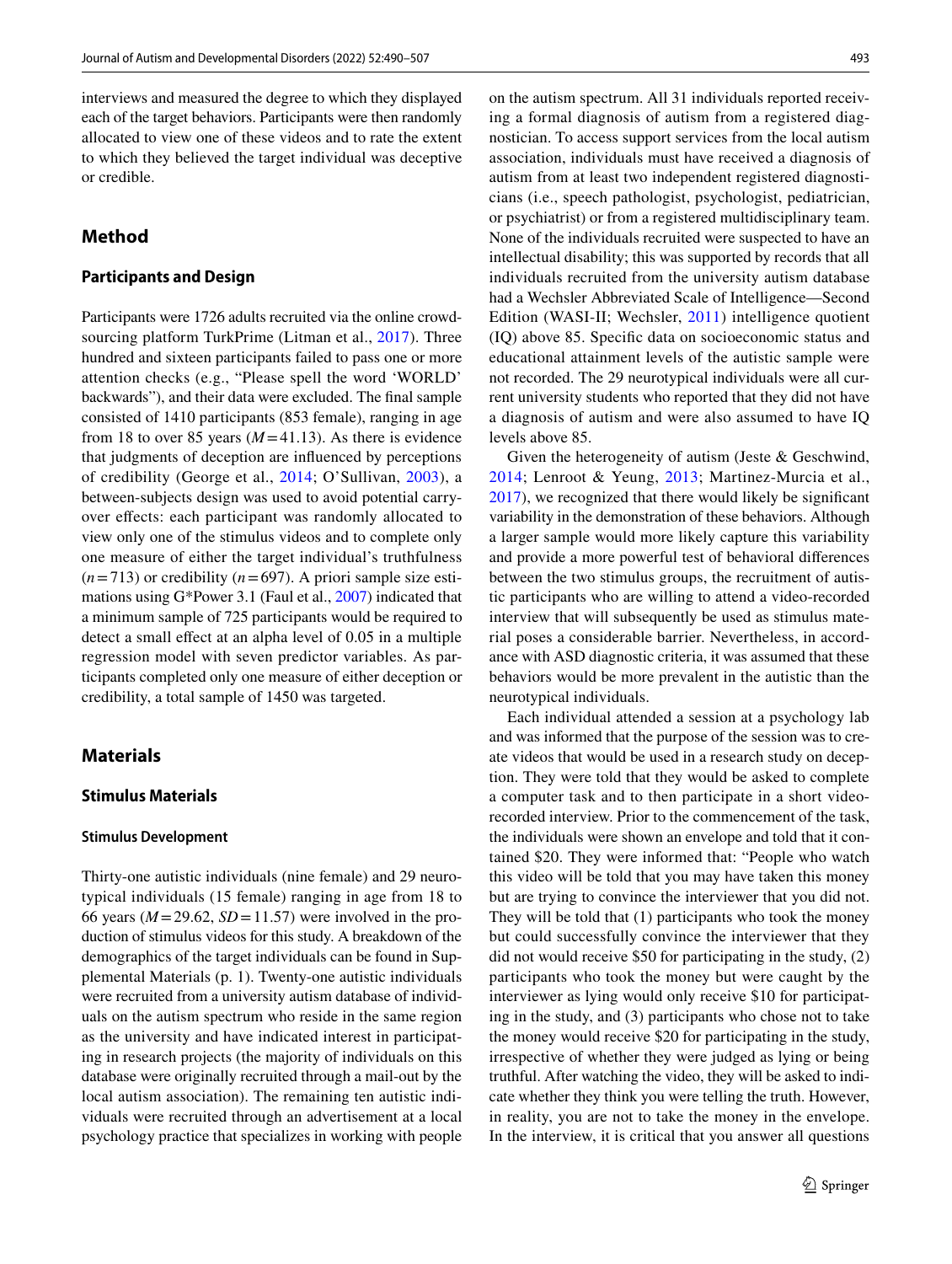truthfully." The individuals were then left to complete the computer task, after which they were interviewed by a separate researcher. This interview was video recorded.

The individuals were asked questions about the envelope in the room (e.g., "In the room, there was an envelope. Did you see this envelope?"), what they did (e.g., "Can you describe what you did after the researcher left the room?"), and whether they took the money (e.g., "Did you take the money that was in the envelope?"). The video from one autistic individual was excluded as the truthfulness of his responses could not be ascertained, resulting in a fnal sample of 30 autistic individuals (nine female) and 29 neurotypical individuals (15 female). Fourteen individuals (seven autistic individuals and seven neurotypical individuals) provided one or more responses in the interview that were factually incorrect (e.g., saying that they had not been told about the diferent payment outcomes). However, as these responses were likely the result of inattention, rather than the desire to purposefully mislead the interviewer, they were not considered to be deceptive for the purpose of this study, with deception being defned as "intentionally, knowingly, and/ or purposely misleading another person" (Levine, [2014](#page-15-23), p. 397). All individuals in the fnal sample correctly reported that they had not taken the money. The videos ranged in duration from 95 to 290 s  $(M = 132, SD = 33)$ .

### **Behavioral Analysis**

The videos were analyzed and coded for the presence of each of the fve target behaviors by a research assistant who was not involved in any other aspect of this study and was blind to both the purpose of the study and group membership of the target individuals. The frst author also independently analyzed and coded all 59 videos. The coders were trained on a set of six videos.

The coders watched each video fve times, each time independently recording the presence of gaze aversion, repetitive body movements (excluding communicative gestures), literal interpretation of fgurative language, poor reciprocity, or fat afect using a behavioral coding scheme developed for this study. The order of presentation of the videos was randomized for each behavior and coder. Inter-rater reliability for the coding of gaze aversion, repetitive body movements, and poor reciprocity was then assessed using three separate two-way random, consistency, single-measures intraclass correlations (ICC), while inter-rater reliability for the coding of literal interpretation of fgurative language and fat afect were assessed using Gwet's AC1, which is less infuenced by prevalence rates than Cohen's kappa (Feinstein & Cicchetti, [1990](#page-15-24); Wongpakaran et al., [2013\)](#page-17-4). Inter-rater reliability was high for gaze aversion  $(ICC=0.88)$ , repetitive body movements (ICC= $0.87$ ), literal interpretation of figurative language (AC1=0.96), and flat affect (AC1=0.88), but poor for poor reciprocity (ICC =  $0.51$ ). To reconcile this discrepancy, a clinician with extensive experience working with people on the autism spectrum also recorded the levels of poor reciprocity displayed using the same operationalization and coding guidelines. Disagreements in the coding of the behavior were then discussed until a consensus was reached.

### **Clinical Impression**

Given that the deficits in social communication and interaction, and restricted and repetitive behaviors and interests, that characterize autism can manifest in a variety of ways, it is likely that the behavioral analysis would fail to capture the full range of behaviors displayed. Judgments of deception and credibility may be infuenced by the presence of other autistic behaviors that were not accounted for, or by the overall presentation of the individual as having a condition or disability. To examine this possibility, a measure of the general impression of each target individual was also obtained.

Six trainee psychologists, who were enrolled in an accredited postgraduate clinical psychology program and blind to both the purpose of the study and group membership of the target individuals, were recruited. They independently watched each stimulus video and indicated the likelihood that the person in the video was on the autism spectrum from 1 (*extremely unlikely*) to 7 (*extremely likely*). To ensure that the raters remained blind to the purpose of the study, they also rated the target stimulus for nine other conditions (anxiety disorder, bipolar disorder, intellectual disability, language disorder, mood disorder, obsessive–compulsive disorder, personality disorder, post-traumatic stress disorder, and schizophrenia); however, these ratings were not used as part of the data analysis. Finally, raters provided an overall rating of the likelihood that the person in the video had any mental health or developmental disorder using the same scale. The order of presentation of the videos was randomized for each rater. Inter-rater reliability was then assessed using two-way random, absolute agreement, average-measures intraclass correlations (ICC). Inter-rater reliability was acceptable for clinical impression of ASD  $(ICC=.70)$  and clinical impression of any condition  $(ICC = .76)$ .

#### **Perceived Deception**

Perceived deception was measured with two questions: "Do you think the person in the interview was telling the truth?" rated on a 6-point Likert scale from 1 (*deceptive*) to 6 (*truthful*), and "Do you think the person in the interview took the money?" rated from 1 (*yes*) to 6 (*no*). Responses were reverse-scored and summed to obtain an overall score of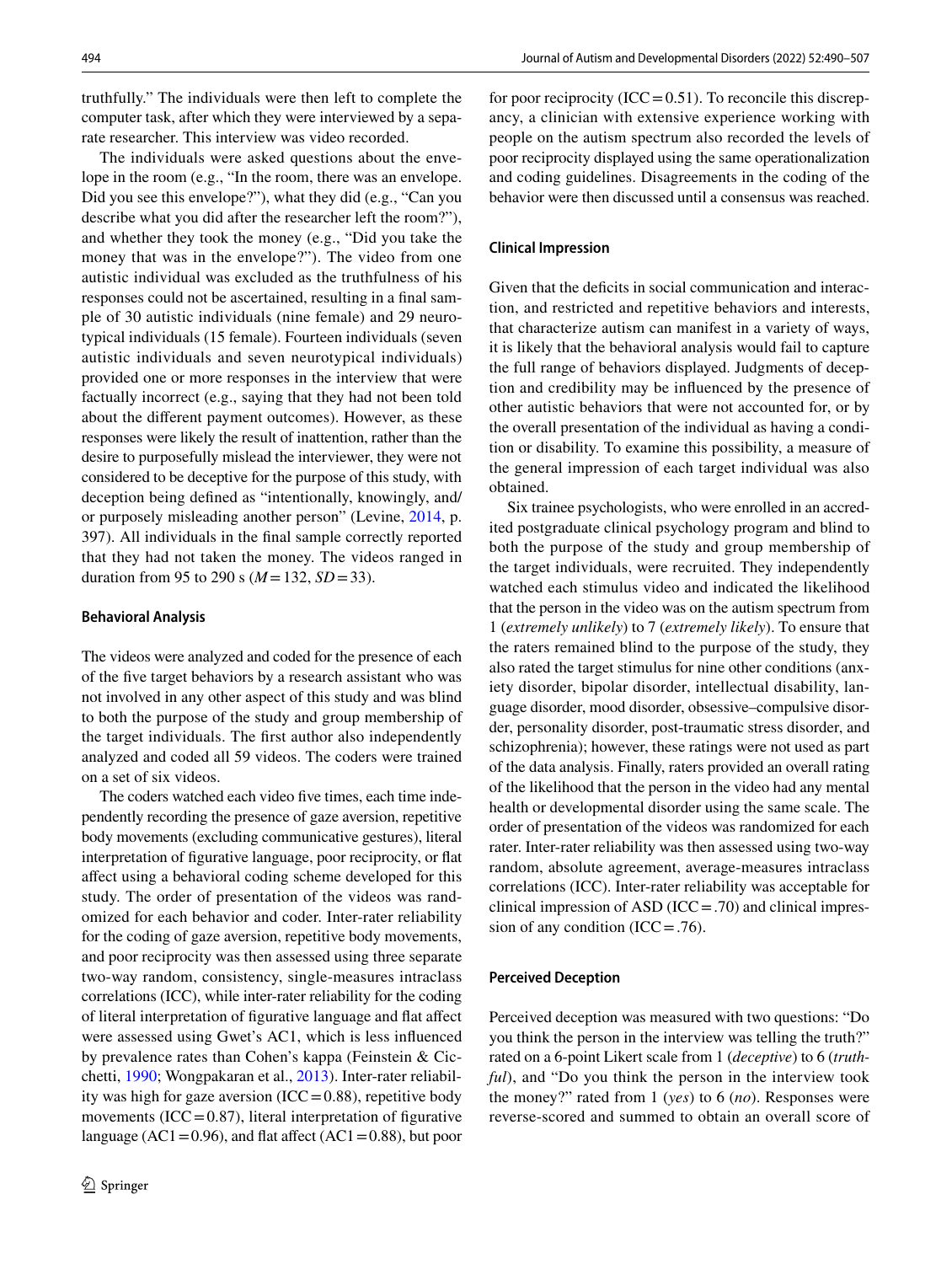perceived deception ranging from two to 12, with higher scores indicating higher levels of perceived deception.

#### **Perceived Credibility**

Participants rated the perceived credibility of each target individual using a modified version of McCroskey and Teven's [\(1999](#page-16-20)) source credibility measure. This measure comprises three dimensions, Competence, Caring, and Character, with higher scores indicating higher levels of perceived credibility. McCroskey and Teven's [\(1999](#page-16-20)) validation study revealed that each of the three dimensions accounted for signifcant variance as unique predictors of believability and likableness, and the authors argue that the use of all three individual dimensions in the operationalization of source credibility would be more appropriate than a combined score. Further details on this measure can be found in Supplemental Materials (pp. 2–3).

### **Procedure**

The experiments were presented through an online survey platform (Qualtrics, Provo, UT). To avoid response bias, participants were not informed of the true purpose of the study but were instead told that the study aimed to investigate deception detection accuracy. Participants were then presented with a stimulus video and asked to provide a judgment of deception or credibility. Participants were also asked to briefy describe the reasons for their impression (they were encouraged to state "unsure" if they were uncertain). Next, participants were told, "Now if you were to be told that the person in the interview has Autism Spectrum Disorder (ASD), please rate your impression of the person in the interview again in light of this new information. Characteristics of ASD include difficulties with social interaction and nonverbal communication, repetitive behaviors, and restricted interests." They were then asked to rate their impression of the individual a second time, using the same measure they had previously completed. Finally, a funnel debriefng procedure was used to identify any possible suspicion about the deception, and participants were debriefed on the true purpose of the study.

### **Statistical Analysis**

As it is unlikely that only one variable infuences the predictor-outcome relationship, Preacher and Hayes ([2008\)](#page-16-21) advise that hypotheses involving multiple potential mediators should be considered. They recommend that when multiple mediators are involved, a multiple mediation approach (in which all mediators are included in the same model) is the most parsimonious and precise way to analyze the data (Preacher & Hayes, [2008;](#page-16-21) however, to illustrate how the strength of each mediator difered upon the inclusion of other mediators in the model, multilevel mediation analyses for each individual mediator are also presented in Supplemental Materials, pp. 4–5). Because the predictor (ASD diagnosis) and mediators (gaze aversion, repetitive body movements, literal interpretation of fgurative language, poor reciprocity, fat afect, clinical impression of ASD, and clinical impression of any condition) were measured at the video level (level 2), while the outcome variables (perceived deception, perceived competence, perceived caring, and perceived character) were measured at the participant level (level 1), 2–2–1 multilevel mediation analyses were used to test the model shown in Fig. [1](#page-6-0) using the multilevel structural equation modelling (MSEM) framework outlined by Preacher et al. ([2010](#page-16-22)). Each outcome variable was examined separately. The analyses were carried out using maximum likelihood with robust standard errors estimators (MLR) in Mplus version 8.

### **Results**

### **Behavioral Analysis**

The results of the behavioral analysis and ratings of clinical impression for each group are presented in Table [1.](#page-6-1) Gaze aversion, repetitive body movements, and poor reciprocity were measured by percentage of time the behavior was displayed. Clinical impression of ASD and clinical impression of any condition were measured on 7-point Likert scales ranging from 1 (*extremely unlikely*) to 7 (*extremely likely*). The number of individuals who were coded as displaying literal interpretation of fgurative language (binary scale) and fat afect (ordinal scale) are also presented.

There was no signifcant diference in the demonstration of gaze aversion  $[t(57)=1.85, p=.07, d=0.48, 95%$ CI −0.04, 1.00], repetitive body movements  $[t(57)=0.63,$ *p*=.53, *d*=0.16, 95% CI −0.35, 0.67], poor reciprocity  $[U=345.00, p=.11, d=0.36]$ , literal interpretation of figurative language  $[\chi^2(1) = 2.82, p = .09, d = .45]$ , and flat affect  $[\chi^2(1) = 0.50, p = .48, d = 0.18]$  between the autistic and neurotypical groups. However, there was considerable variability within each group (as shown by the standard deviations) and small efect sizes in the hypothesized direction were detected in gaze aversion, poor reciprocity, and literal interpretation of fgurative language. Autistic individuals were rated signifcantly higher on clinical impression of ASD [*t*(49.20)=4.77, *p*<.001, *d*=1.23, 95% CI 0.68, 1.79] and clinical impression of any condition  $[t(57)=6.00, p < .001,$  $d=1.56$ , 95% CI 0.98, 2.15] than neurotypical individuals.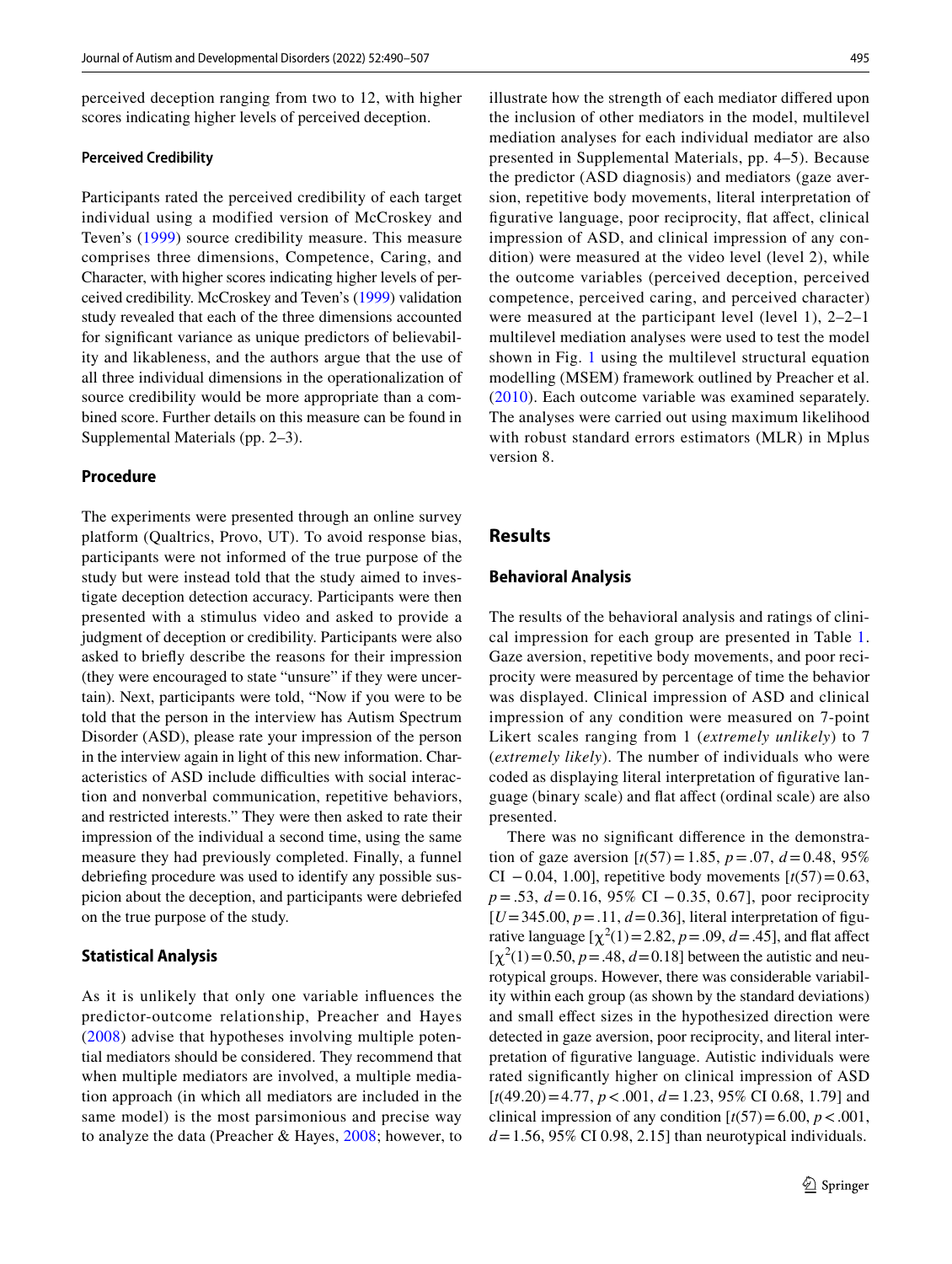

<span id="page-6-0"></span>**Fig. 1** 2–2–1 Multilevel mediation model between ASD diagnosis, autistic behaviors, and perceived deception or credibility

| Autistic behavior/clinical impression         | ASD $(n=30)$       |           | Neurotypical $(n=29)$ |           |  |
|-----------------------------------------------|--------------------|-----------|-----------------------|-----------|--|
|                                               | М                  | <b>SD</b> | М                     | <b>SD</b> |  |
| Gaze aversion                                 | 35.39              | 13.73     | 29.31                 | 11.36     |  |
| Repetitive body movements                     | 23.51              | 10.18     | 21.59                 | 13.25     |  |
| Poor reciprocity                              | 1.79               | 3.42      | 0.80                  | 1.98      |  |
| Clinical impression (ASD)                     | 3.15               | 1.01      | 2.11                  | 0.64      |  |
| Clinical impression (any condition)           | 4.21               | 0.96      | 2.93                  | 0.64      |  |
| Autistic behavior                             | ASD $(n=30)$       |           | Neurotypical $(n=29)$ |           |  |
|                                               | No. of individuals |           | No. of individuals    |           |  |
| Literal interpretation of figurative language | 5                  |           |                       |           |  |
| Flat affect                                   | 5                  |           | 3                     |           |  |

<span id="page-6-1"></span>**Table 1** Behavioral coding of autistic behaviors and ratings of clinical impression

# **The Relationship Between ASD Diagnosis, Autistic Behaviors, and Perceived Deception and Credibility**

When all mediators were included in the model, there was high multicollinearity for clinical impression of ASD  $(VIF = 4.11)$  and clinical impression of any condition  $(VIF = 3.64)$ . Thus, only clinical impression of any condition was retained in the data analysis. The inter-item correlations between clinical impression of any condition and each of the fve target behaviors were: .24 (gaze aversion), .04 (repetitive body movements), .08 (literal interpretation of fgurative language), .30 (poor reciprocity), and .44 (fat afect). None of the target individuals displayed high levels of fat afect, only demonstrating either minimal emotional expression  $(n=8)$  or appropriate emotional expression  $(n=51)$ . This resulted in a highly disproportionate binary outcome. Consequently, when flat affect was included in the model, the standard errors of the model parameters could not be reliably estimated. Therefore, for the purpose of hypothesis testing, fat afect was excluded from the overall model (for comparison, the results of the analysis when fat afect was included as a mediator in the model are presented in Supplemental Materials, p. 6). The results of the analysis are presented in Table [2.](#page-7-0)

The fndings revealed that autistic individuals were rated higher on perceived deception and lower on perceived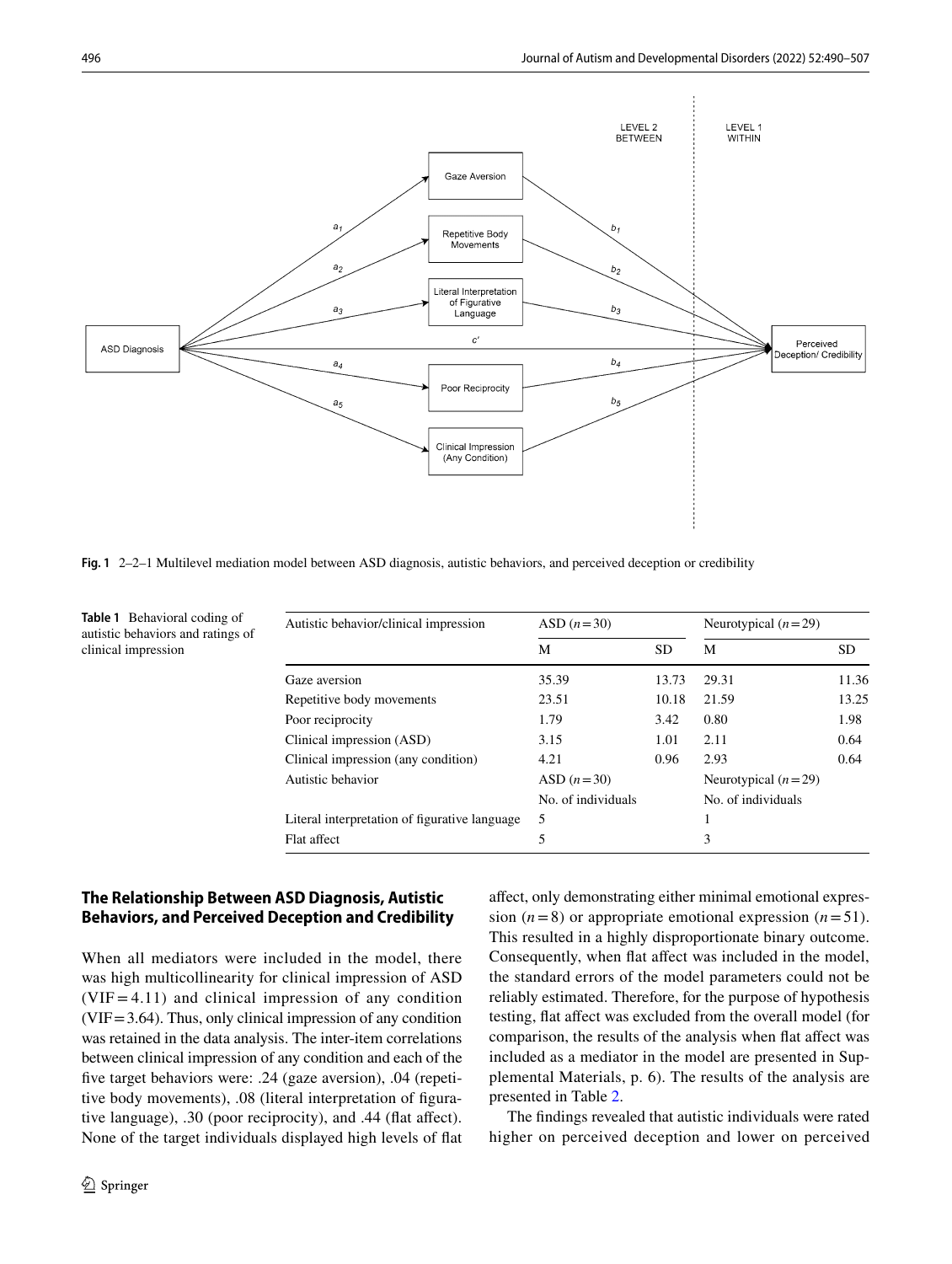<span id="page-7-0"></span>

| Table 2 Multilevel mediation models between ASD diagnosis, autistic behaviors, and perceived deception and credibility |  |
|------------------------------------------------------------------------------------------------------------------------|--|
|------------------------------------------------------------------------------------------------------------------------|--|

|                                              | Perceived deception                          |                 | Perceived competence                         |                | Perceived caring                             |                | Perceived character                          |                |
|----------------------------------------------|----------------------------------------------|-----------------|----------------------------------------------|----------------|----------------------------------------------|----------------|----------------------------------------------|----------------|
|                                              | Estimate                                     | 95% CI          | Estimate                                     | 95% CI         | Estimate                                     | 95% CI         | Estimate                                     | 95% CI         |
| Total effect                                 |                                              |                 |                                              |                |                                              |                |                                              |                |
| ASD diagnosis 0.86**<br>(c)                  |                                              | 0.39, 1.33      | $-2.49***$                                   | $-3.54, -1.44$ | $-0.59$                                      | $-1.18, 0.01$  | $-1.91*$                                     | $-3.33, -0.48$ |
| Direct effects                               |                                              |                 |                                              |                |                                              |                |                                              |                |
| ASD diagnosis 0.71*<br>(c')                  |                                              | 0.14, 1.29      | $-0.82$                                      | $-2.14, 0.50$  | 0.01                                         | $-0.70, 0.72$  | 0.32                                         | $-1.49, 2.13$  |
| Mediators on ASD diagnosis                   |                                              |                 |                                              |                |                                              |                |                                              |                |
| Gaze aversion<br>$(a_1)$                     | 6.07                                         | 0.77, 11.37     | 6.07                                         | 0.77, 11.37    | 6.07                                         | 0.77, 11.37    | 6.07                                         | 0.77, 11.37    |
| Repetitive<br>body move-<br>ments $(a_2)$    | 1.92                                         | $-3.06, 6.90$   | 1.92                                         | $-3.06, 6.90$  | 1.92                                         | $-3.06, 6.90$  | 1.92                                         | $-3.06, 6.90$  |
| Literal inter-<br>pretation<br>$(a_3)$       | 0.13                                         | 0.01, 0.26      | 0.13                                         | 0.01, 0.26     | 0.13                                         | 0.01, 0.26     | 0.13                                         | 0.01, 0.26     |
| Poor reciproc-<br>ity $(a_4)$                | 1.00                                         | $-0.18, 2.17$   | 1.00                                         | $-0.18, 2.17$  | 1.00                                         | $-0.18, 2.17$  | 1.00                                         | $-0.18, 2.17$  |
| Clinical<br>impression<br>(a <sub>5</sub> )  | $1.29***$                                    | 0.94, 1.63      | $1.29***$                                    | 0.94, 1.63     | 1.29***                                      | 0.94, 1.63     | $1.29***$                                    | 0.94, 1.63     |
| Outcome on mediators                         |                                              |                 |                                              |                |                                              |                |                                              |                |
| Gaze aversion<br>$(b_1)$                     | $-0.01$                                      | $-0.03, 0.02$   | $-0.004$                                     | $-0.05, 0.04$  | $-0.01$                                      | $-0.03, 0.01$  | $-0.01$                                      | $-0.06, 0.04$  |
| Repetitive<br>body move-<br>ments $(b_2)$    | $-0.02$                                      | $-0.04, -0.001$ | $-0.03$                                      | $-0.07, 0.003$ | 0.02                                         | $-0.002, 0.05$ | $-0.01$                                      | $-0.06, 0.04$  |
| Literal inter-<br>pretation<br>$(b_3)$       | $-0.07$                                      | $-0.60, 0.46$   | 0.94                                         | $-0.64, 2.53$  | 0.69                                         | $-0.07, 1.44$  | 1.79                                         | $-0.22, 3.80$  |
| Poor reciproc-<br>ity $(b_4)$                | $-0.11**$                                    | $-0.17, -0.04$  | $-0.07$                                      | $-0.25, 0.11$  | $-0.03$                                      | $-0.09, 0.04$  | $-0.12$                                      | $-0.26, 0.03$  |
| Clinical<br>impression<br>$(b_5)$            | 0.27                                         | $-0.02, 0.55$   | $-1.28**$                                    | $-2.01, -0.54$ | $-0.51**$                                    | $-0.83, -0.19$ | $-1.75***$                                   | $-2.58, -0.92$ |
| Indirect effects                             |                                              |                 |                                              |                |                                              |                |                                              |                |
| Total indirect<br>effect (ab)                | 0.15                                         | $-0.27, 0.57$   | $-1.67*$                                     | $-2.83, -0.51$ | $-0.60$                                      | $-1.10, -0.09$ | $-2.22**$                                    | $-3.52, -0.93$ |
| Gaze aver-<br>sion $(a_1b_1)$                | $-0.03$                                      | $-0.16, 0.10$   | $-0.02$                                      | $-0.27, 0.23$  | $-0.05$                                      | $-0.18, 0.09$  | $-0.07$                                      | $-0.38, 0.23$  |
| Repetitive<br>body move-<br>ments $(a_2b_2)$ | $-0.04$                                      | $-0.16, 0.07$   | $-0.06$                                      | $-0.24, 0.12$  | 0.04                                         | $-0.09, 0.17$  | $-0.03$                                      | $-0.14, 0.09$  |
| Literal inter-<br>pretation<br>$(a_3b_3)$    | $-0.01$                                      | $-0.08, 0.06$   | 0.13                                         | $-0.13, 0.38$  | 0.09                                         | $-0.06, 0.24$  | 0.24                                         | $-0.18, 0.66$  |
| Poor reciproc-<br>ity $(a_4b_4)$             | $-0.11$                                      | $-0.23, 0.02$   | $-0.07$                                      | $-0.26, 0.12$  | $-0.03$                                      | $-0.10, 0.04$  | $-0.12$                                      | $-0.30, 0.07$  |
| Clinical<br>impression<br>$(a_5b_5)$         | 0.34                                         | $-0.04, 0.73$   | $-1.64*$                                     | $-2.77, -0.51$ | $-0.65*$                                     | $-1.10, -0.21$ | $-2.25**$                                    | $-3.43, -1.07$ |
| Indices of<br>model fit                      | $RMSEA = .04$ , $CFI = .81$ ,<br>$TLI = .60$ |                 | $RMSEA = .04$ , $CFI = .85$ ,<br>$TLI = .68$ |                | $RMSEA = .04$ , $CFI = .82$ ,<br>$TLI = .63$ |                | $RMSEA = .04$ , $CFI = .84$ ,<br>$TLI = .66$ |                |

*Note*. Estimates that are signifcant at the .05 level are indicated in bold

*\*p*≤.05, \*\**p*≤.01, \*\*\**p*≤.001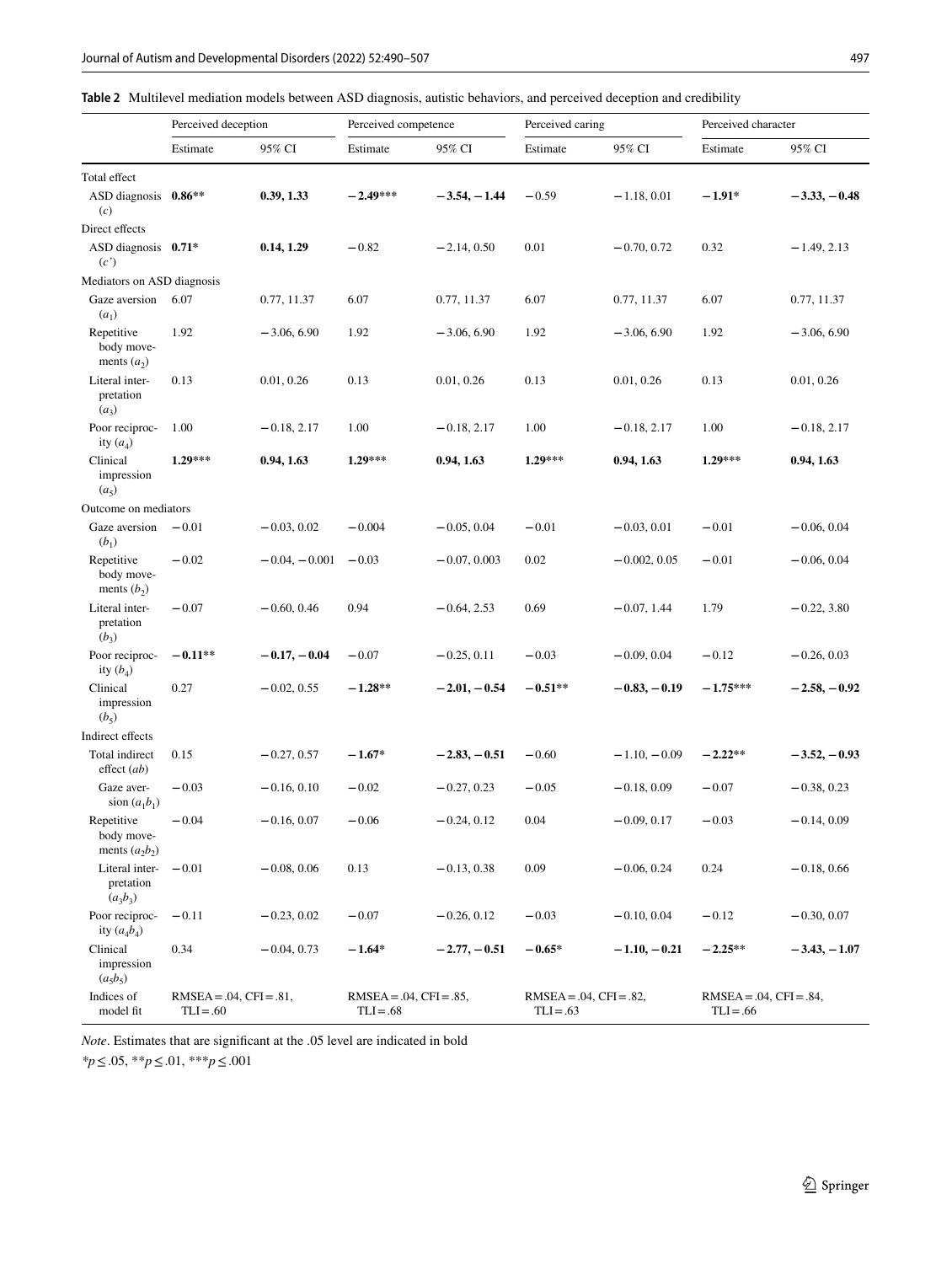competence and character compared to neurotypical individuals. As indicated by the regression coefficient of the *c* pathway, the mean rating of perceived deception for the autistic group was 0.86 points higher than that of the neurotypical group, on a scale ranging from 2 to 12. Likewise, the mean rating of perceived competence was 2.49 points lower for the autistic group than the neurotypical group  $(scale = 5-35)$ , and the mean rating of perceived character was 1.91 points lower for the autistic group than the neurotypical group (scale  $=6-42$ ). To the best of our knowledge, this study is among the frst to provide empirical evidence for the existence of such a relationship. There was no diference in ratings of perceived caring between the two groups.

# **The Relationship Between ASD Diagnosis and Autistic Behaviors**

As suggested by the earlier between-group comparison of target behaviors, ASD diagnosis did not signifcantly predict levels of gaze aversion, repetitive body movements, literal interpretation of fgurative language, or poor reciprocity  $(a_1-a_4)$ . However, ASD diagnosis was a significant predictor of overall clinical impression  $(a_5)$ .

# **The Relationship Between Autistic Behaviors and Perceived Deception and Credibility**

Poor reciprocity  $(b_3)$  was a significant predictor of perceived deception but not in the expected direction: the higher the level of poor reciprocity displayed by the target individual, the less deceptive they were perceived to be. Independent of ASD diagnosis, there was no signifcant association between any of the autistic behaviors and perceived competence, caring, or character  $(b_1-b_4)$ , but overall clinical presentation negatively predicted ratings of perceived competence, caring, and character  $(b_5)$ .

# **Mediation of the Relationship Between ASD Diagnosis and Perceived Deception and Credibility**

Contrary to the hypothesis, no statistically signifcant mediation pathways were found for the relationship between ASD diagnosis and perceived deception, and only the mediation analyses of the relationships between ASD diagnosis and perceived competence, caring, and character through clinical impression were statistically signifcant.

# **Participant‑Reported Cues Indicative of Deception and Low Credibility**

After indicating their impression of the target individual's truthfulness or credibility, participants were asked to provide a brief explanation of the reasons for their rating (participants were encouraged to state "unsure" if they were uncertain). The participants' qualitative responses were then analyzed, and the number of participants who reported using each of the target behaviors as a cue to deception or credibility was recorded. Given that participants provided openended responses, it was possible for participants to indicate the use of more than one cue. Besides the target behaviors, other commonly reported cues included hesitation, smiling, and a change from baseline demeanor, and the number of participants who reported using each of these cues was also calculated. Responses that did not include any of the eight listed behaviors were classifed under "others" (see Table [3](#page-8-0)). To ensure the reliability of the analysis, a research assistant also independently coded 20% of the data  $(n=282)$ . Inter-rater reliability using Gwet's AC1 ranged from .93 to 1 (Gwet, [2008;](#page-15-25) Wongpakaran et al., [2013](#page-17-4)).

# **Knowledge of ASD Diagnosis**

Using the same multilevel mediation approach previously described, we examined the relationship between ASD diagnosis, autistic behaviors, and ratings of deception and credibility after participants had been told that the target individual may have autism. There was no longer a signifcant total efect of ASD diagnosis on perceived deception or character; however, ASD diagnosis continued to afect ratings of perceived competence, and this relationship was infuenced by overall clinical impression (see Table [4\)](#page-9-0).

To examine the interaction efect of ASD diagnosis and knowledge of ASD diagnosis on judgments of deception and credibility, we aggregated ratings of perceived deception, competence, caring, and character according to the target individual in the stimulus video  $(N=59)$ . We then conducted four two-way mixed ANOVAs, with ASD diagnosis and

<span id="page-8-0"></span>**Table 3** Participant-reported cues indicative of deception and low credibility

| Behavioral cue                                     | Deception<br>$(n=713)$ |       | Credibility<br>$(n=697)$ |       |  |
|----------------------------------------------------|------------------------|-------|--------------------------|-------|--|
|                                                    | $\boldsymbol{n}$       | $\%$  | $\boldsymbol{n}$         | %     |  |
| Gaze aversion                                      | 202                    | 28.33 | 111                      | 15.93 |  |
| Repetitive body movements                          | 108                    | 15.15 | 67                       | 9.61  |  |
| Literal interpretation of figura-<br>tive language | 2                      | 0.28  | 2                        | 0.29  |  |
| Poor reciprocity                                   | 33                     | 4.63  | 13                       | 1.87  |  |
| Flat affect                                        | 3                      | 0.42  | 4                        | 0.57  |  |
| Hesitation                                         | 57                     | 7.99  | 37                       | 5.31  |  |
| Smiling/smirking/laughing                          | 85                     | 11.92 | 48                       | 6.89  |  |
| Inconsistent demeanor                              | 98                     | 13.74 | 38                       | 5.45  |  |
| Others                                             | 237                    | 33.24 | 375                      | 53.80 |  |
| Unsure                                             | 56                     | 7.85  | 93                       | 13.34 |  |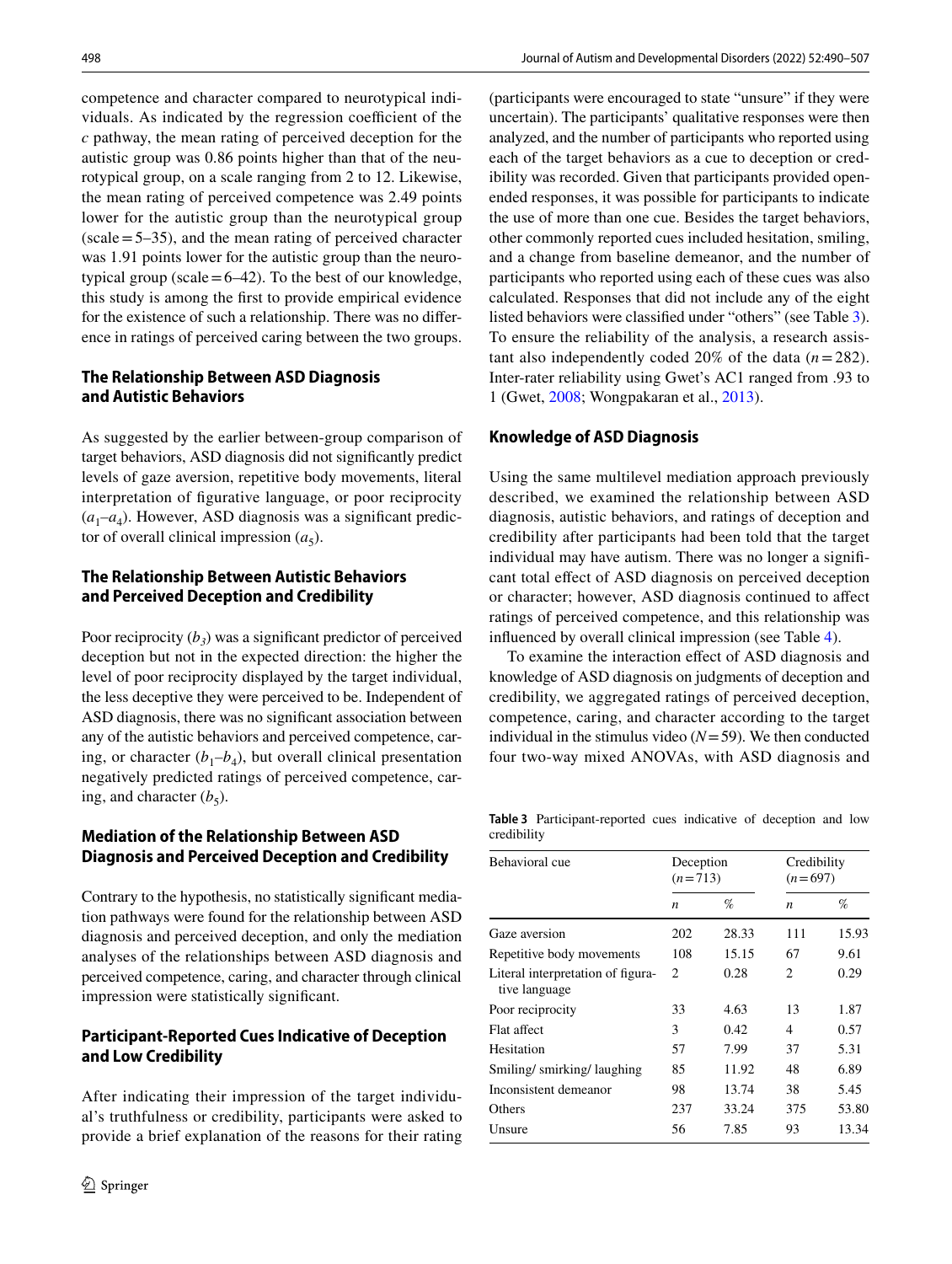<span id="page-9-0"></span>**Table 4** Multilevel mediation models between ASD diagnosis, autistic behaviors, and perceived deception and credibility (with knowledge of ASD)

|                                              | Perceived deception |                | Perceived competence                                                                                                                           |                | Perceived caring |                | Perceived character |               |
|----------------------------------------------|---------------------|----------------|------------------------------------------------------------------------------------------------------------------------------------------------|----------------|------------------|----------------|---------------------|---------------|
|                                              | Estimate            | 95% CI         | Estimate                                                                                                                                       | 95% CI         | Estimate         | 95% CI         | Estimate            | 95% CI        |
| Total effect                                 |                     |                |                                                                                                                                                |                |                  |                |                     |               |
| ASD diagnosis<br>(c)                         | 0.20                | $-0.21, 0.60$  | $-1.57***$                                                                                                                                     | $-2.35, -0.79$ | $-0.39$          | $-0.88, 0.10$  | $-0.48$             | $-1.41, 0.46$ |
| Direct effects                               |                     |                |                                                                                                                                                |                |                  |                |                     |               |
| ASD diagnosis 0.25<br>(c')                   |                     | $-0.27, 0.76$  | $-0.37$                                                                                                                                        | $-1.36, 0.62$  | 0.11             | $-0.57, 0.79$  | 0.20                | $-1.10, 1.50$ |
| Mediators on ASD diagnosis:                  |                     |                |                                                                                                                                                |                |                  |                |                     |               |
| Gaze aversion<br>$(a_1)$                     | 6.07                | 0.77, 11.37    | 6.07                                                                                                                                           | 0.77, 11.37    | 6.07             | 0.77, 11.37    | 6.07                | 0.77, 11.37   |
| Repetitive<br>body move-<br>ments $(a_2)$    | 1.92                | $-3.06, 6.90$  | 1.92                                                                                                                                           | $-3.06, 6.90$  | 1.92             | $-3.06, 6.90$  | 1.92                | $-3.06, 6.90$ |
| Literal inter-<br>pretation $(a_3)$          | 0.13                | 0.01, 0.26     | 0.13                                                                                                                                           | 0.01, 0.26     | 0.13             | 0.01, 0.26     | 0.13                | 0.01, 0.26    |
| Poor reciproc-<br>ity $(a_4)$                | 1.00                | $-0.18, 2.17$  | 1.00                                                                                                                                           | $-0.18, 2.17$  | 1.00             | $-0.18, 2.17$  | 1.00                | $-0.18, 2.17$ |
| Clinical<br>Impression<br>$(a_5)$            | $1.29***$           | 0.94, 1.63     | $1.29***$                                                                                                                                      | 0.94, 1.63     | 1.29***          | 0.94, 1.63     | $1.29***$           | 0.94, 1.63    |
| Outcome on mediators                         |                     |                |                                                                                                                                                |                |                  |                |                     |               |
| Gaze aversion<br>$(b_1)$                     | $-0.01$             | $-0.02, 0.01$  | 0.01                                                                                                                                           | $-0.02, 0.04$  | 0.01             | $-0.01, 0.03$  | 0.02                | $-0.02, 0.06$ |
| Repetitive<br>body move-<br>ments $(b_2)$    | $-0.01$             | $-0.03, 0.01$  | $-0.01$                                                                                                                                        | $-0.04, 0.02$  | 0.01             | $-0.02, 0.03$  | $-0.03$             | $-0.07, 0.01$ |
| Literal inter-<br>pretation $(b_3)$          | $-0.39$             | $-0.81, 0.03$  | $-0.19$                                                                                                                                        | $-1.65, 1.27$  | 0.70             | $-0.24, 1.63$  | 0.72                | $-0.65, 2.08$ |
| Poor reciproc-<br>ity $(b_4)$                | $-0.15***$          | $-0.21, -0.08$ | $-0.09$                                                                                                                                        | $-0.21, 0.03$  | $-0.01$          | $-0.11, 0.09$  | $-0.15$             | $-0.32, 0.02$ |
| Clinical<br>impression<br>$(b_5)$            | 0.16                | $-0.09, 0.41$  | $-0.87**$                                                                                                                                      | $-1.36, -0.38$ | $-0.50**$        | $-0.82, -0.19$ | $-0.53$             | $-1.21, 0.15$ |
| Indirect effects                             |                     |                |                                                                                                                                                |                |                  |                |                     |               |
| Total indirect $-0.05$<br>effect(ab)         |                     | $-0.49, 0.39$  | $-1.20**$                                                                                                                                      | $-1.94, -0.45$ | $-0.50$          | $-0.96, -0.04$ | $-0.68$             | $-1.51, 0.16$ |
| Gaze aversion<br>$(a_1b_1)$                  | $-0.03$             | $-0.15, 0.08$  | 0.05                                                                                                                                           | $-0.14, 0.25$  | 0.05             | $-0.07, 0.16$  | 0.11                | $-0.14, 0.37$ |
| Repetitive<br>body move-<br>ments $(a_2b_2)$ | $-0.02$             | $-0.09, 0.05$  | $-0.02$                                                                                                                                        | $-0.09, 0.05$  | 0.02             | $-0.05, 0.08$  | $-0.06$             | $-0.20, 0.09$ |
| Literal interpre-<br>tation $(a_3b_3)$       | $-0.05$             | $-0.11, 0.01$  | $-0.03$                                                                                                                                        | $-0.22, 0.16$  | 0.09             | $-0.09, 0.27$  | 0.10                | $-0.12, 0.31$ |
| Poor reciproc-<br>ity $(a_4b_4)$             | $-0.15$             | $-0.34, 0.05$  | $-0.09$                                                                                                                                        | $-0.23, 0.05$  | $-0.01$          | $-0.10, 0.09$  | $-0.15$             | $-0.30, 0.01$ |
| Clinical<br>impression<br>$(a_5b_5)$         | 0.20                | $-0.11, 0.52$  | $-1.12*$                                                                                                                                       | $-1.87, -0.36$ | $-0.65**$        | $-1.06, -0.24$ | $-0.68$             | $-1.55, 0.18$ |
| fit                                          |                     |                | Indices of model RMSEA = .04, CFI = .78, TLI = .53 RMSEA = .04, CFI = .82, TLI = .63 RMSEA = .04, CFI = .77, TLI = .51 RMSEA = .04, CFI = .75, |                |                  |                | $TLI = .47$         |               |

*RMSEA* root mean square error of approximation, *CFI* comparison ft index; *TLI* Tucker**-**Lewis index. Estimates that are signifcant at the .05 level are indicated in bold

*\*p*≤.05, \*\**p*≤.01, \*\*\**p*≤.001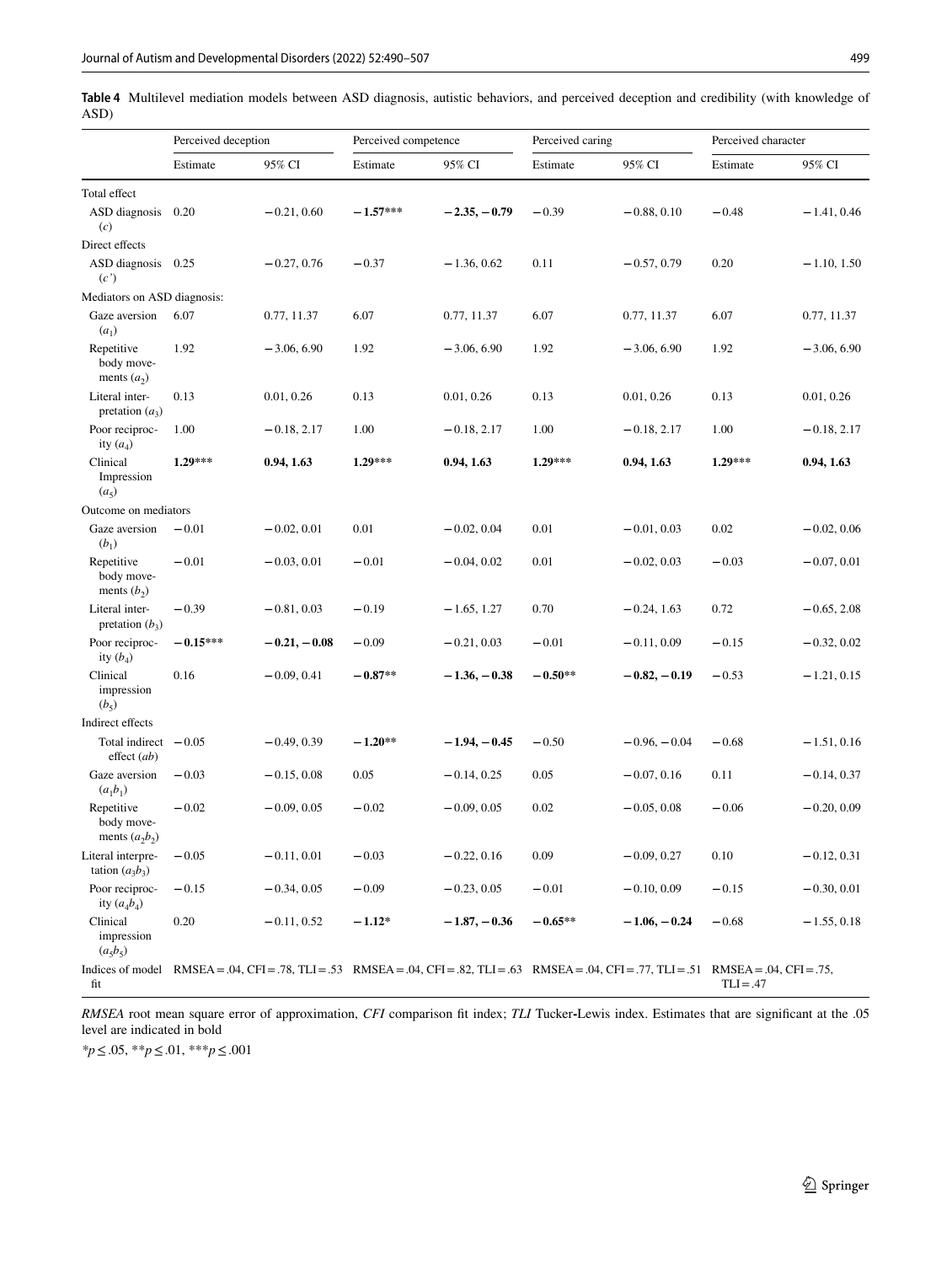knowledge of ASD diagnosis as the independent variables, and ratings of perceived deception, competence, caring, and character as the dependent variables, respectively (as the overall multivariate efect was not of interest, three two-way mixed ANOVAs with Bonferroni correction were used for the analysis of perceived competence, caring, and character instead of a two-way mixed MANOVA). The results revealed a signifcant interaction efect of ASD diagnosis and knowledge of ASD diagnosis on ratings of perceived deception [ $F(1, 57) = 9.12$ ,  $p = .004$ ,  $\eta_p^2 = .14$ , 90% CI .03, .27] and character  $[F(1, 57) = 6.15, p = .05, \eta_p^2 = .10, 90\% \text{ CI} .01,$ .23]. However, there was no signifcant interaction efect of ASD diagnosis and knowledge of ASD diagnosis on ratings of perceived competence  $[F(1, 57) = 5.19, p = .08, \eta_p^2 = .08,$ 90% CI .01, .21] or caring  $[F(1, 57) = 0.34, p = 1, \eta_p^2 = .01]$ .

# **Discussion**

We examined whether autistic individuals would be perceived as more deceptive and less credible than their neurotypical peers due to their demonstration of unexpected or atypical behaviors that are commonly judged as indicative of deception: specifcally, gaze aversion, repetitive body movements, literal interpretation of fgurative language, poor reciprocity, and fat afect.

Autistic individuals were indeed judged as more deceptive and lower on perceived competence and character compared to neurotypical individuals. To the best of our knowledge, this study is among the frst to provide empirical evidence for the existence of such a relationship. Our fndings contrast sharply with those of Maras, Crane, et al. (2019), who found that, when presented with video testimonies of witnesses describing a past event, mock jurors perceived autistic witnesses to be equally as credible as neurotypical witnesses. It is possible that this discrepancy may have been due to the diferent contexts used in the stimulus videos. First, Maras et al.'s targets were not involved in any two-way interactions. Second, unlike the videos in the present study in which the target individuals were interviewed about their involvement in stealing money, the targets in the study by Maras, Crane, et al. (2019) were asked to provide a free memory report of a simulated frst aid event. Thus, the observers were unlikely to suspect the target individuals of being dishonest as there was no apparent incentive or rationale for doing so.

## **The Relationship between ASD Diagnosis and Autistic Behaviors**

The expected signifcant behavioral diferences between autistic adults and neurotypical peers in gaze aversion, repetitive body movements, literal interpretation of figurative language, poor reciprocity, and fat afect were not detected.

Several possible explanations exist for this unexpected fnding. First, it is important to note that, while no statistically signifcant diferences were found between groups, small efect sizes (in two instances, approaching moderate) in the hypothesized direction were detected for certain behaviors (e.g., gaze aversion, poor reciprocity, and literal interpretation of fgurative language). Given the likely large variability within both the autistic and neurotypical groups, it is possible our relatively small sample of targets did not capture the "true" proportion of autistic individuals who prominently display such behavioral characteristics. Thus, these fndings remain inconclusive and highlight the need for such comparisons to be repeated with a larger sample of target stimuli, recruitment of which is likely to prove difficult.

Another possible explanation is that adults on the autism spectrum may not exhibit these behaviors to either the extent or as universally as is typically proposed. Given that a large amount of research in this area has been conducted among children, it is possible that these behavioral diferences may not be refected to the same degree in the adult population (Fecteau et al., [2003](#page-15-16); Georgiades et al., [2017](#page-15-17)). Furthermore, there is also increasing evidence in the literature that social camoufaging is prevalent among people on the autism spectrum (Cage & Troxell-Whitman, [2019;](#page-14-14) Livingston et al., [2019\)](#page-15-26) and, thus, these behaviors may not be displayed consistently across all situations. Although adults on the autism spectrum are presumed to display higher levels of gaze aversion, repetitive body movements, literal interpretation of fgurative language, poor reciprocity, and fat afect than the general population, there is little in the way of rigorous behavioral data to support these assumptions. Rather, these expectations are largely based on the broad diagnostic criteria for autism outlined by the DSM-5 and clinical observations of atypical behavior, which can lend themselves to overgeneralizations about how people on the autism spectrum behave.

Although ASD diagnosis did not signifcantly predict the presence of any individual behavior, it was a signifcant predictor of overall clinical impression. Though it is unclear exactly what factors led to this impression, this provides support that there was, in fact, some form of noticeable difference in the presentation of the autistic individuals that distinguished them from neurotypical comparisons.

### **The Relationship between ASD Diagnosis, Autistic Behaviors, and Perceived Deception and Credibility**

Although it appears that autistic individuals are more vulnerable to being judged negatively than neurotypical individuals, it remains uncertain why this is the case. However, drawing on attribution theories (Kelley, [1971;](#page-15-9) Kelley & Michela, [1980](#page-15-27)) and the expectancy-violation model (Bond et al., [1992](#page-14-9); Burgoon, [1983](#page-14-5)), we surmise that there is something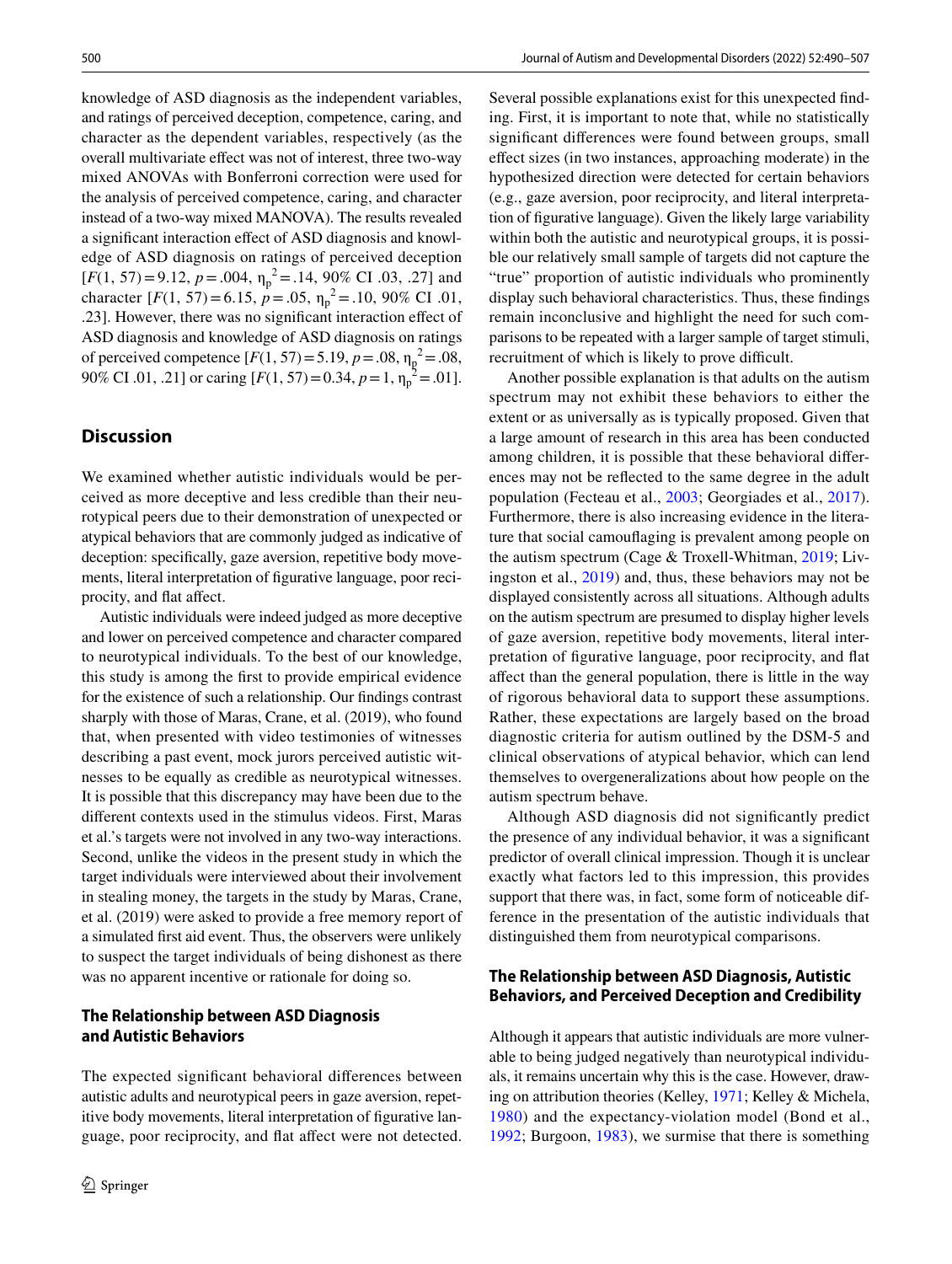in the presentation of autistic individuals that contradicts observers' expectations of how a truthful and credible person should behave.

It may be that this relationship is explained by other autistic behaviors that were not explored or captured in the present study. Alternatively, perhaps subtle nuances or particular combinations of behaviors cause autistic individuals to be judged negatively. This is consistent with the proposition by Sasson et al.  $(2017)$  $(2017)$  $(2017)$  that "negative first impressions" of ASD are not founded on any one feature of expression, but rather represent an efect of subtle physical, dynamic, and auditory cues of presentation" (p. 8). Either way, the fact that participants were able to distinguish autistic individuals from neurotypical individuals in their ratings of deception and credibility suggests that there were noticeable diferences between the two groups. However, further research is necessary to identify exactly what these diferences are.

## **Participant‑Reported Cues Indicative of Deception and Low Credibility**

Participants' qualitative reasons for their impressions revealed that gaze aversion was the most frequently cited behavioral cue used in inferring both the truthfulness (28.33%) and credibility (15.93%) of the target individuals. However, despite this, gaze aversion was not a signifcant predictor of perceived deception or credibility after controlling for other autistic behaviors. The large variability in participant-reported cues (particularly within responses classifed under "other") suggests that there are many diferent behaviors that people perceive to be indicative of deception and low credibility. It was also noted that many participants did not report the use of specifc behavioral cues, but rather, referred to broad presentations (e.g., "he seemed very nervous," "he looked relaxed," "she felt uncomfortable at times," "she carried a calm yet confdent composure," "he seemed a little paranoid," "body language seemed of") or their gutfeeling about the individual (e.g., "she seems like a really nice girl," "she seemed honest," "he seemed like a genuine guy," "she looked very simple and not very eloquent," "she seemed a bit cocky and self-interested"). These responses suggest that participants may not have been fully aware of the specifc factors that infuenced their judgments.

### **Knowledge of ASD Diagnosis**

Attribution theories (Kelley & Michela, [1980\)](#page-15-27) propose that, while behaviors that are normative or expected are accepted at face value, behaviors that are atypical or unexpected demand an explanation. When no obvious explanations are available, individuals begin to search for factors to which the behavior could be attributed, such as deception and low credibility. Thus, if an explanation for the behavior was available, there would be no need to attribute the behavior to deception or low credibility. Informing participants that the target individual was autistic negated the efect of ASD diagnosis on perceived deception and character. However, ASD diagnosis continued to negatively afect ratings of perceived competence. The description of autism provided to participants highlighted that "characteristics of ASD include difficulties with social interaction and nonverbal communication, repetitive behaviors, and restricted interests." Although this refects DSM-5 diagnostic criteria (American Psychiatric Association, [2013](#page-14-10)), inherent in this statement is the fact that autistic individuals experience impairments in certain areas of functioning. It may be that defning autism in this manner primed participants to think of autistic individuals in terms of what they can't do, thus resulting in lower ratings of perceived competence relative to neurotypical individuals.

### **Practical Implications**

Our fndings suggest that although people on the autism spectrum are more likely to be viewed as deceptive and lacking credibility when compared with neurotypical individuals, there may be more that contributes to these judgments than some very striking behaviors. Instead, it could be that autistic people are more likely to display a unique combination of behaviors and nuances that discriminate them from neurotypical individuals and result in unfavorable impressions. Consequently, it is important for researchers and practitioners to recognize the complex network of factors that may infuence deception and credibility judgments when planning or evaluating possible interventions. For example, prior to a court trial, attorneys often guide witnesses and defendants on how to deliver a persuasive testimony (Boccaccini et al., [2005](#page-14-15)). Witnesses and defendants are often made aware of common nonverbal behaviors that may negatively afect evaluations of their testimony and are taught to better control these behaviors (Boccaccini, [2002\)](#page-14-16). For instance, defendants may be instructed to maintain appropriate eye contact with the jury, as gaze aversion is commonly associated with lack of remorse (Corwin et al., [2012](#page-14-17)). Similarly, research is emerging on the efectiveness of job interview training in improving interview performance among people on the autism spectrum (e.g., Kumazaki, Muramatsu, Yoshikawa, Matsumoto, et al., [2019](#page-15-28); Kumazaki et al., [2017;](#page-15-29) Morgan et al., [2014](#page-16-24)). These training programs are designed to assist autistic individuals in developing good communication skills, such as appropriate eye contact and facial expressions (Kumazaki, Muramatsu, Yoshikawa, Corbett, et al., [2019](#page-15-30)). Unfortunately, if autistic individuals are perceived to lack credibility as a function of their overall presentation, simply instructing them to display certain overt behaviors may not be sufficient to negate this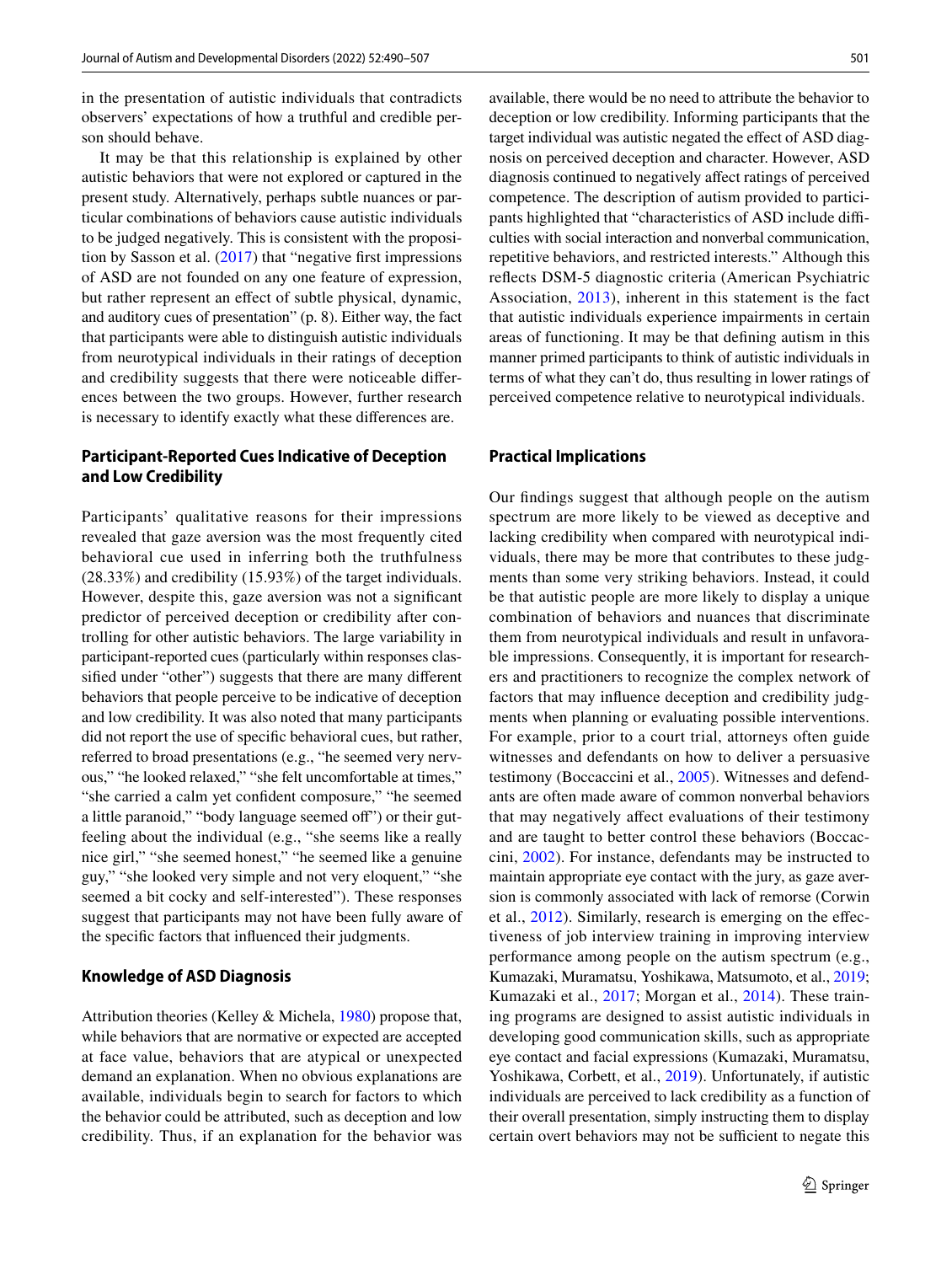efect (Sasson et al., [2017](#page-16-23)) unless the key behaviors can be identifed. It would thus be important for future research to examine perceptions of deception and credibility toward autistic individuals in a broad range of interpersonal situations, such as forensic investigations, job interviews, and healthcare assessments, in order to better understand the factors that contribute to these impressions.

Consistent with the findings of Maras, Crane, et al. [\(2019\)](#page-15-14), the results of our study indicated that autistic individuals were rated as less deceptive and of higher character when observers were provided with information about their ASD diagnosis. This suggests that appropriate disclosure of an ASD diagnosis, in conjunction with relevant education on autistic behaviors, may be an efective way to reduce the negative bias toward people on the autism spectrum (Maras, Crane, et al., [2019;](#page-15-14) Maras, Marshall, et al., [2019;](#page-15-15) Sasson & Morrison, [2019\)](#page-16-18). However, Maras, Crane, et al. (2019) caution that research in this area is still preliminary and a better understanding of the mechanisms through which credibility judgments are formed would be necessary to determine how these principles can be applied efectively by stakeholders.

### **Limitations**

Our hypothesizing was stimulated by attribution theories (Kelley & Michela, [1980](#page-15-27)), which propose that perceptions of deception and low credibility arise due to the natural tendency of observers to attribute a cause to unexpected or atypical behaviors (Feldman & Chesley, 1984). The fndings of the study are consistent with this hypothesis, as there was a signifcant interaction efect between ASD diagnosis and observers' knowledge of the target's diagnosis on perceptions of deception and credibility. However, as we did not directly measure attributions, no conclusions can yet be drawn regarding the underlying cognitive processes that led to participants' judgments of deception and credibility.

Furthermore, the effect of the target behaviors on judgments of deception and credibility was only examined in one context (i.e., being questioned about involvement in taking money from a psychology lab). We speculated that if the individual was in a situation in which it was expected that the target behavior would be displayed, the presence of the target behavior would have no efect, or perhaps even the opposite efect, on judgments of deception and credibility. However, as only one context was used for the stimulus videos, this conjecture was not empirically tested.

Another limitation of the study was that other possible confounding variables were not investigated or controlled. There is some evidence that variables such as age and gender can also infuence perceptions of credibility; however, these efects, in turn, appear to interact with a variety of additional factors. For example, Neal et al. ([2012](#page-16-25)) found that gender diferences in the perceived credibility of expert witnesses only emerged when the witnesses lacked warmth and competence, while McKimmie et al. ([2004\)](#page-16-26) found that it was the congruence between an expert witness's gender and the gender orientation of their domain of expertise that predicted perceptions of credibility. Likewise, although studies have shown that female mock jurors are more likely to perceive victims of sexual abuse as more credible than male jurors (Davies & Rogers, [2009](#page-14-18); McCauley & Parker, [2001](#page-16-27)), male jurors have been found to perceive defendants as more credible than female jurors (McCoy & Gray, [2007](#page-16-28); Pozzulo et al., [2010](#page-16-29)). It is thus possible that the relationship between ASD diagnosis, autistic behaviors, and perceived deception and credibility may difer according to various demographic and situational factors; however, the present study's design and scope did not permit the examination of such interactions.

### **Future Research**

A crucial question that still remains unanswered is: Why were autistic individuals judged as more deceptive and less credible than their neurotypical peers? We propose four possible avenues for future research that could be considered: examining groups of cues, examining nonlinear relationships, examining the "truthful prototype," and examining expectancy violation.

### **Examining Groups of Cues**

Rather than examining individual behaviors in isolation, it may be useful to examine whether certain types of cues are more predictive of perceived deception and credibility than others. For example, an interaction could be broken down into its verbal content, paralinguistic cues, and nonverbal cues. By presenting various combinations of these cues to observers (e.g., using transcript only, audio only, video only, audio and video, etc.), the degree to which each of these groups of cues interact with ASD diagnosis to afect judgments of deception and credibility can be examined. Should certain cues prove to be more predictive of perceived deception and credibility than others, this may assist researchers to develop a more targeted approach in trying to identify possible behavioral mediators of the relationship between ASD diagnosis and perceived deception and credibility. Considering groups of cues as a whole would also enable researchers to better investigate the possibility that it is particular combinations of behaviors that afect perceived deception and credibility, rather than individual behaviors on their own.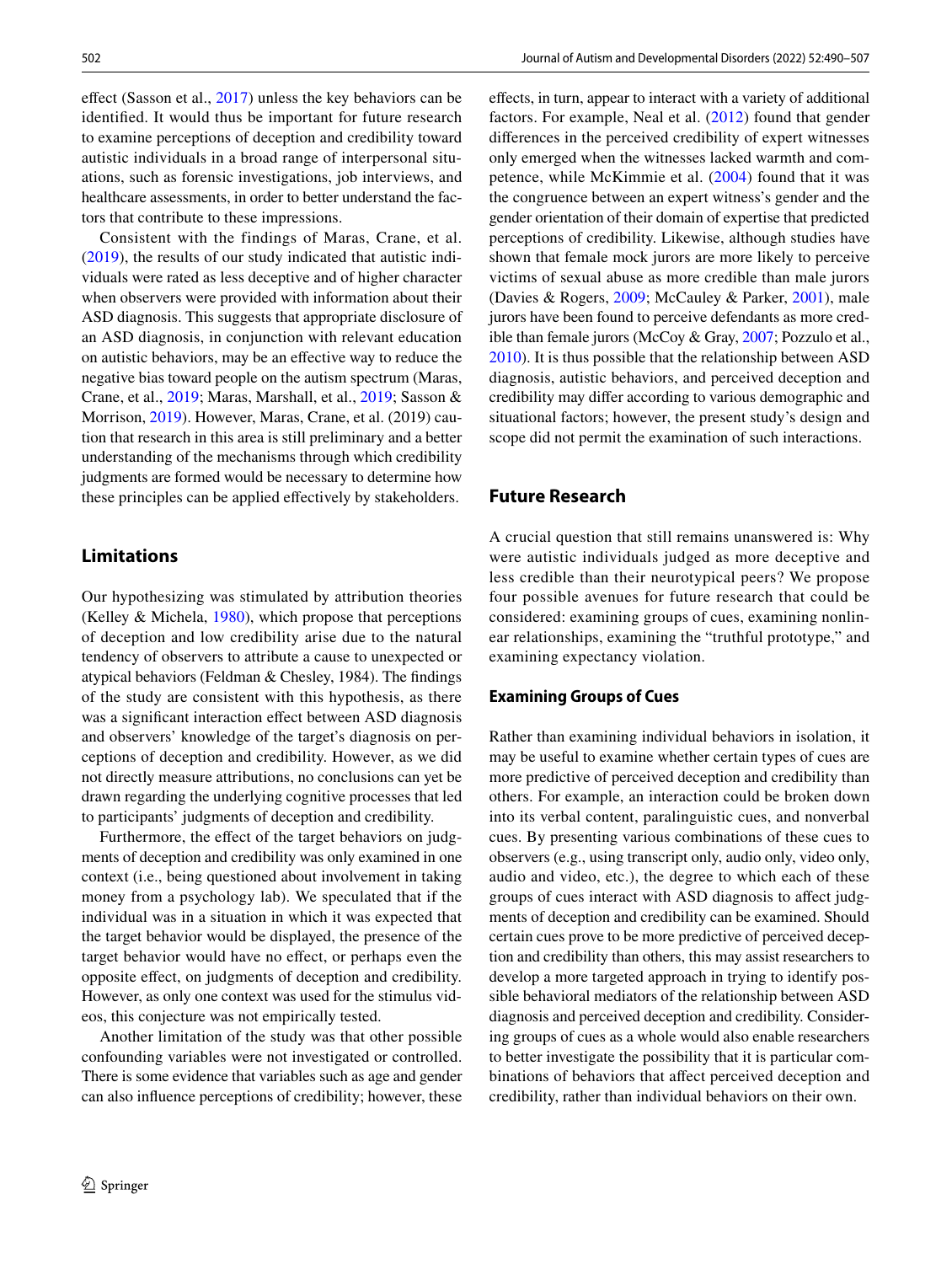#### **Examining Nonlinear Relationships**

The assumption of the present study was that the relationship between autistic behavior and perceived deception and credibility is a linear one. However, this may not hold true for all behaviors. For example, while high levels of gaze aversion may be unexpected or atypical, so too may extremely low levels of gaze aversion. It is thus possible that there is a particular range of the behavior that is perceived to be within normal limits and that any demonstration that is above or below this threshold is considered deviant. If so, further research using nonlinear analyses may be better suited to capture these relationships.

### **Examining the "Truthful Prototype"**

According to the norm-violation model of veracity judgments, individuals infer deception from nonverbal behaviors that violate social standards of appropriate behavior (Levine et al., [2000](#page-15-8)). This suggests that perceived deception may arise from a violation of the "truthful prototype" as opposed to an activation of the "deceptive prototype." While the behaviors that constitute the deceptive prototype have been fairly well documented (e.g., The Global Deception Research Team, [2006](#page-16-0)), much less is known about the behaviors associated with perceived truthfulness. Though it would be easy to assume that the truthful prototype is simply the opposite of the deceptive prototype, this may not be the case. Perhaps the way in which the truthful and deceptive prototypes are construed are qualitatively diferent. Alternatively, it could be that the most salient features of the truthful prototype may difer from those of the deceptive prototype (e.g., the frst thing that comes to mind when asked "How can you tell when people are lying?" may not be the direct opposite of the frst thing that comes to mind when asked "How can you tell when people are telling the truth?").

The truthiness effect suggests that nonprobative information can infuence the perceived truthfulness of a claim by increasing the fuency with which the information is processed: the more easily information is processed, the more likely people are to believe it to be true (Newman et al., [2012\)](#page-16-30). This efect has been found with a variety of types of nonprobative information; for example, claims are more likely to be judged as trustworthy if they are presented alongside a decorative image (Newman et al., [2012](#page-16-30)), attributed to a person with a name that is easy to pronounce (Newman et al., [2014](#page-16-31)), or played with high audio quality (Newman & Schwarz, [2018](#page-16-32)). Therefore, it could be that neurotypical individuals display a constellation of behaviors that render their communication more easily processed than that of autistic individuals. Examining deviations from the truthful prototype may thus shed light on possible behavioral cues that have previously been overlooked.

#### **Examining Expectancy Violation**

The expectancy-violation model proposes that it is not specifc behaviors per se that lead to perceptions of deception and low credibility, but rather, the fact that these behaviors are unexpected (Bond et al., [1992;](#page-14-9) Burgoon et al., [1989](#page-14-8)). Consequently, the extent to which a particular behavior is considered to be indicative of deception or low credibility may difer from observer to observer, depending on their own unique expectations of how the target individual should behave. To test this hypothesis, researchers have measured observers' expectations and examined whether the efect of nonverbal behavior on perceived deception or credibility was infuenced by the degree to which their expectations were violated (e.g., Ask & Landström, [2010](#page-14-19); Bosma et al., [2018](#page-14-20); Hackett et al., [2008](#page-15-31)). The fndings suggest that nonverbal behaviors have stronger efects on judgments of deception and credibility when they are more incongruent with the observer's expectations (Ask & Landström, [2010](#page-14-19); Bosma et al., [2018](#page-14-20); Hackett et al., [2008\)](#page-15-31). It is thus possible that the reason why only small effects of autistic behaviors were detected in the present study was that the specifc cues that were considered to be indicative of deception and low credibility varied for each observer and, therefore, these efects were not detected when overall mean values for specifc behaviors were examined.

### **Conclusions**

To our knowledge, this is the frst study to examine whether the demonstration of stereotypical autistic behaviors causes autistic individuals to be perceived as more deceptive and less credible than their neurotypical peers. As predicted, autistic individuals were perceived to be more deceptive and less credible relative to neurotypical individuals when telling the truth. However, limited support was found for the hypothesized pathways by which this relationship was thought to occur. No signifcant diferences in levels of gaze aversion, repetitive body movements, literal interpretation of fgurative language, poor reciprocity, or fat afect were detected between the autistic and neurotypical groups, although some weak efects were apparent. Furthermore, independent of ASD diagnosis, none of the target autistic behaviors signifcantly predicted judgments of deception or credibility. Instead, the results appear to suggest that an individual's overall presentation as having a condition or disability had a stronger infuence on the relationship between ASD diagnosis and perceived deception and credibility than individual behavioral cues. It is possible that this could be due to the presence of other autistic behaviors that were not accounted for in the present study, or to the complex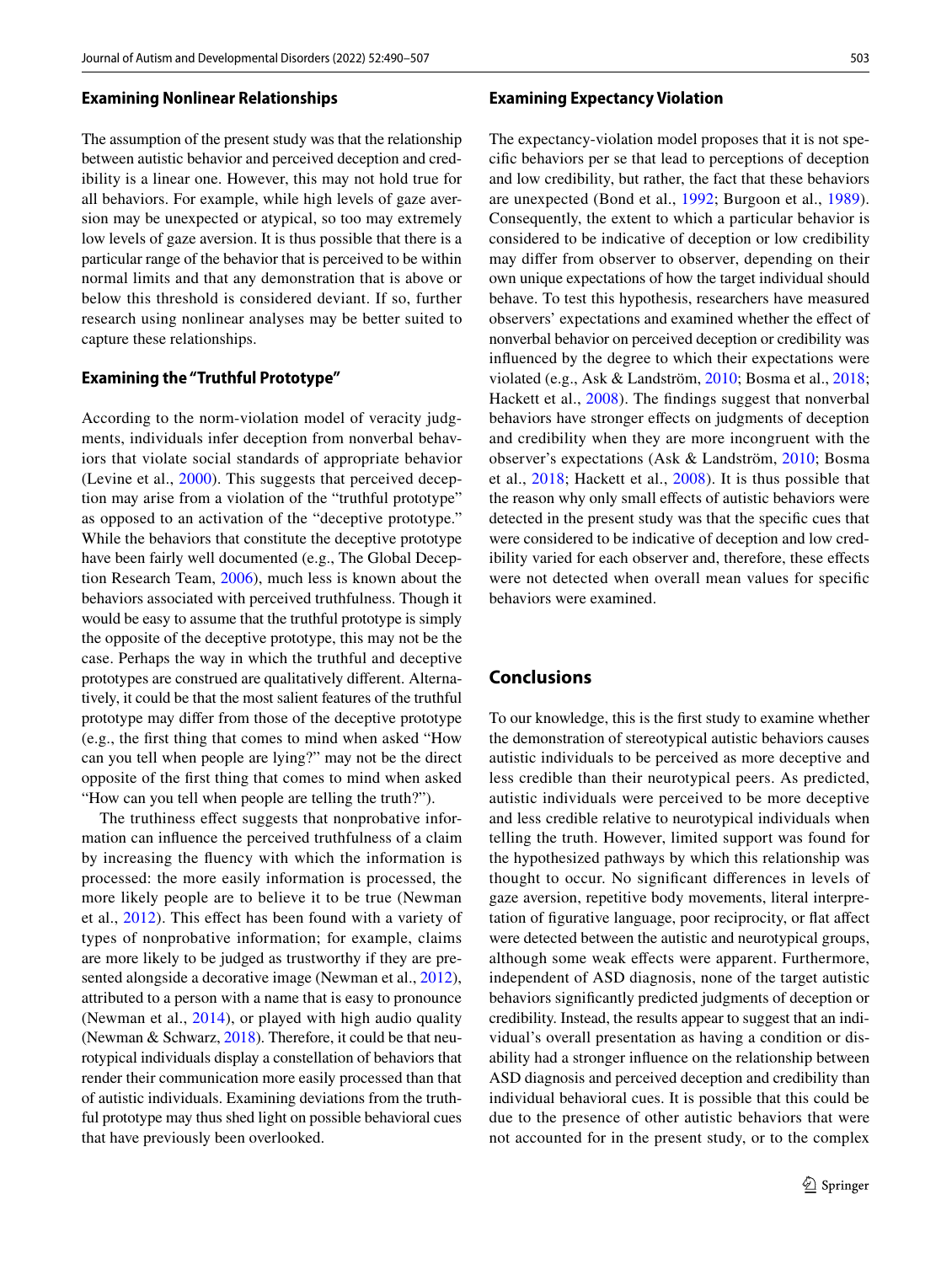interaction of multiple diferent behaviors and idiosyncrasies. Nonetheless, the fndings of this study seem to indicate that there are noticeable diferences in the presentation of autistic individuals that distinguish them from neurotypical individuals and result in less favorable impressions. Further research is thus necessary to better understand the exact mechanism by which this relationship occurs.

**Supplementary Information** The online version contains supplementary material available at<https://doi.org/10.1007/s10803-021-04963-4>.

**Acknowledgements** This research was supported by Australian Research Council (ARC) Grant DP190100162 and a Flinders University grant to N. Brewer and R. L. Young, and the Hamish Ramsay Fund. This research was conducted as part of A. Lim's doctoral dissertation and part of the fndings were presented at the 2020 conference of the American Psychology-Law Society, New Orleans, LO, USA.

**Author contribution** AL, RLY, and NB developed the study concept and design. AL collected and analyzed the data. AL drafted the paper, and RLY and NB provided critical revisions. All authors approved the fnal version of the paper for submission.

**Open Access** This article is licensed under a Creative Commons Attribution 4.0 International License, which permits use, sharing, adaptation, distribution and reproduction in any medium or format, as long as you give appropriate credit to the original author(s) and the source, provide a link to the Creative Commons licence, and indicate if changes were made. The images or other third party material in this article are included in the article's Creative Commons licence, unless indicated otherwise in a credit line to the material. If material is not included in the article's Creative Commons licence and your intended use is not permitted by statutory regulation or exceeds the permitted use, you will need to obtain permission directly from the copyright holder. To view a copy of this licence, visit <http://creativecommons.org/licenses/by/4.0/>.

## **References**

- <span id="page-14-1"></span>Akehurst, L., Köhnken, G., Vrij, A., & Bull, R. (1996). Lay persons' and police officers' beliefs regarding deceptive behaviour. *Applied Cognitive Psychology, 10*(6), 461–471. [https://doi.org/10.1002/](https://doi.org/10.1002/(SICI)1099-0720(199612)10:6%3C461::AID-ACP413%3E3.0.CO;2-2) [\(SICI\)1099-0720\(199612\)10:6%3C461::AID-ACP413%3E3.0.](https://doi.org/10.1002/(SICI)1099-0720(199612)10:6%3C461::AID-ACP413%3E3.0.CO;2-2) [CO;2-2](https://doi.org/10.1002/(SICI)1099-0720(199612)10:6%3C461::AID-ACP413%3E3.0.CO;2-2)
- <span id="page-14-10"></span>American Psychiatric Association. (2013). *Diagnostic and statistical manual of mental disorders* (5th ed.). [https://doi.org/10.1176/appi.](https://doi.org/10.1176/appi.books.9780890425596) [books.9780890425596.](https://doi.org/10.1176/appi.books.9780890425596)
- <span id="page-14-19"></span>Ask, K., & Landström, S. (2010). Why emotions matter: Expectancy violation and afective response mediate the emotional victim efect. *Law and Human Behavior, 34*(5), 392–401. [https://doi.](https://doi.org/10.1007/s10979-009-9208-6) [org/10.1007/s10979-009-9208-6](https://doi.org/10.1007/s10979-009-9208-6)
- <span id="page-14-16"></span>Boccaccini, M. T. (2002). What do we really know about witness preparation? *Behavioral Sciences and the Law, 20*(1–2), 161–189. <https://doi.org/10.1002/bsl.472>
- <span id="page-14-15"></span>Boccaccini, M. T., Gordon, T., & Brodsky, S. L. (2005). Witness preparation training with real and simulated criminal defendants. *Behavioral Sciences and the Law, 23*(5), 659–687. [https://doi.](https://doi.org/10.1002/bsl.655) [org/10.1002/bsl.655](https://doi.org/10.1002/bsl.655)
- <span id="page-14-2"></span>Bogaard, G., & Meijer, E. H. (2018). Self-reported beliefs about verbal cues correlate with deception-detection performance. *Applied Cognitive Psychology, 32*(1), 129–137. [https://doi.org/10.1002/](https://doi.org/10.1002/acp.3378) [acp.3378](https://doi.org/10.1002/acp.3378)
- <span id="page-14-3"></span>Bogaard, G., Meijer, E. H., Vrij, A., & Merckelbach, H. (2016). Strong, but wrong: Lay people's and police officers' beliefs about verbal and nonverbal cues to deception. *PLoS ONE, 11*(6), e0156615.<https://doi.org/10.1371/journal.pone.0156615>
- <span id="page-14-9"></span>Bond, C. F., Omar, A., Pitre, U., Lashley, B. R., Skaggs, L. M., & Kirk, C. T. (1992). Fishy-looking liars: Deception judgment from expectancy violation. *Journal of Personality and Social Psychology, 63*(6), 969–977. <https://doi.org/10.1037/0022-3514.63.6.969>
- <span id="page-14-20"></span>Bosma, A. K., Mulder, E., Pemberton, A., & Vingerhoets, A. J. J. M. (2018). Observer reactions to emotional victims of serious crimes: Stereotypes and expectancy violations. *Psychology, Crime and Law, 24*(9), 957–977. [https://doi.org/10.1080/1068316x.2018.](https://doi.org/10.1080/1068316x.2018.1467910) [1467910](https://doi.org/10.1080/1068316x.2018.1467910)
- <span id="page-14-5"></span>Burgoon, J. K. (1983). Nonverbal violations of expectations. In J. Wiemann & R. P. Harrison (Eds.), *Nonverbal interaction* (Vol. 11, pp. 11–77). Sage Publications.
- <span id="page-14-6"></span>Burgoon, J. K., & Hale, J. L. (1988). Nonverbal expectancy violations: Model elaboration and application to immediacy behaviors. *Communication Monographs, 55*(1), 58–79. [https://doi.org/10.1080/](https://doi.org/10.1080/03637758809376158) [03637758809376158](https://doi.org/10.1080/03637758809376158)
- <span id="page-14-7"></span>Burgoon, J. K., & Jones, S. B. (1976). Toward a theory of personal space expectations and their violations. *Human Communication Research, 2*(2), 131–146. [https://doi.org/10.1111/j.1468-2958.](https://doi.org/10.1111/j.1468-2958.1976.tb00706.x) [1976.tb00706.x](https://doi.org/10.1111/j.1468-2958.1976.tb00706.x)
- <span id="page-14-8"></span>Burgoon, J. K., Newton, D. A., Walther, J. B., & Baesler, E. J. (1989). Nonverbal expectancy violations and conversational involvement. *Journal of Nonverbal Behavior, 13*(2), 97–119. [https://doi.org/10.](https://doi.org/10.1007/BF00990793) [1007/BF00990793](https://doi.org/10.1007/BF00990793)
- <span id="page-14-14"></span>Cage, E., & Troxell-Whitman, Z. (2019). Understanding the reasons, contexts and costs of camoufaging for autistic adults. *Journal of Autism and Developmental Disorders, 49*(5), 1899–1911. [https://](https://doi.org/10.1007/s10803-018-03878-x) [doi.org/10.1007/s10803-018-03878-x](https://doi.org/10.1007/s10803-018-03878-x)
- <span id="page-14-13"></span>Casillas, M., & Frank, M. C. (2017). The development of children's ability to track and predict turn structure in conversation. *Journal of Memory and Language, 92*, 234–253. [https://doi.org/10.1016/j.](https://doi.org/10.1016/j.jml.2016.06.013) [jml.2016.06.013](https://doi.org/10.1016/j.jml.2016.06.013)
- <span id="page-14-12"></span>Cheung, C. C., Rong, Y., Chen, F., Chen, S., Leung, M. T., Tang, T. P. Y., & Peng, G. (2019). Comprehension of literal statements and similes in Cantonese-speaking children with and without autism spectrum disorders. *Clinical Linguistics and Phonetics, 34*(4), 312–326[.https://doi.org/10.1080/02699206.2019.1634765](https://doi.org/10.1080/02699206.2019.1634765)
- <span id="page-14-11"></span>Chin, H. Y., & Bernard-Opitz, V. (2000). Teaching conversational skills to children with autism: Efect on the development of a theory of mind. *Journal of Autism and Developmental Disorders, 30*(6), 569–583.<https://doi.org/10.1023/A:1005639427185>
- <span id="page-14-17"></span>Corwin, E. P., Cramer, R. J., Grifn, D. A., & Brodsky, S. L. (2012). Defendant remorse, need for affect, and juror sentencing decisions. *Journal of the American Academy of Psychiatry and the Law, 40*(1), 41–49.
- <span id="page-14-0"></span>Cunningham, A. B., & Schreibman, L. (2008). Stereotypy in autism: The importance of function. *Research in Autism Spectrum Disorders, 2*(3), 469–479. <https://doi.org/10.1016/j.rasd.2007.09.006>
- <span id="page-14-18"></span>Davies, M., & Rogers, P. (2009). Perceptions of blame and credibility toward victims of childhood sexual abuse: Diferences across victim age, victim-perpetrator relationship, and respondent gender in a depicted case. *Journal of Child Sexual Abuse, 18*(1), 78–92. <https://doi.org/10.1080/10538710802584668>
- <span id="page-14-4"></span>Delmas, H., Elissalde, B., Rochat, N., Demarchi, S., Tijus, C., & Urdapilleta, I. (2019). Policemen's and civilians' beliefs about facial cues of deception. *Journal of Nonverbal Behavior, 43*(1), 59–90. <https://doi.org/10.1007/s10919-018-0285-4>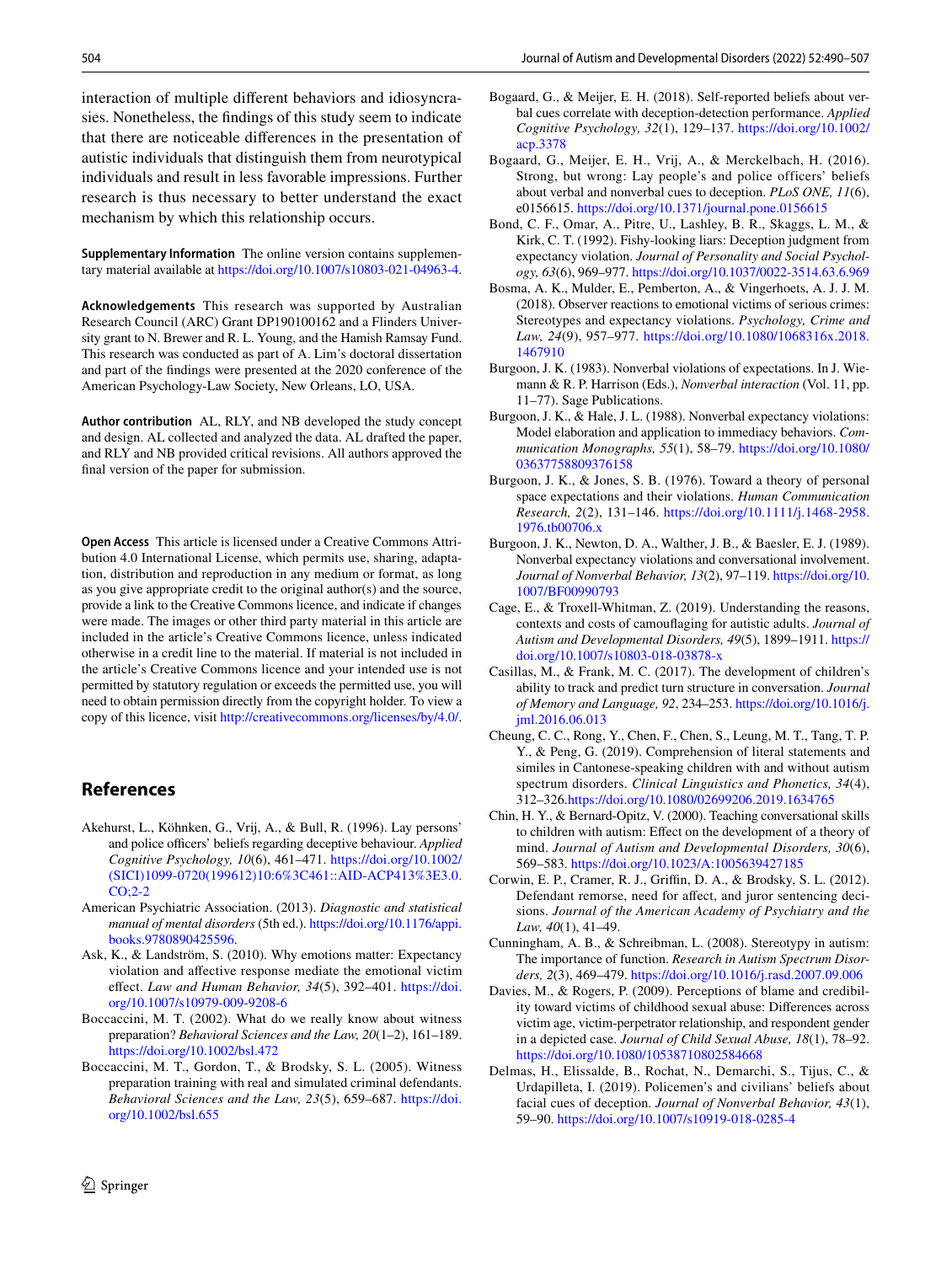- <span id="page-15-13"></span>Demorest, A., Silberstein, L., Gardner, H., & Winner, E. (1983). Telling it as it isn't: Children's understanding of fgurative language. *British Journal of Developmental Psychology, 1*(2), 121–134. <https://doi.org/10.1111/j.2044-835X.1983.tb00550.x>
- <span id="page-15-12"></span>Denault, V., & Jupe, L. M. (2018). Justice at risk! An evaluation of a pseudoscientifc analysis of a witness' nonverbal behavior in the courtroom. *Journal of Forensic Psychiatry and Psychology, 29*(2), 221–242.<https://doi.org/10.1080/14789949.2017.1358758>
- <span id="page-15-2"></span>DePaulo, B. M., Lindsay, J. J., Malone, B. E., Muhlenbruck, L., Charlton, K., & Cooper, H. (2003). Cues to deception. *Psychological Bulletin, 129*(1), 74–118. [https://doi.org/10.1037/0033-2909.](https://doi.org/10.1037/0033-2909.129.1.74) [129.1.74](https://doi.org/10.1037/0033-2909.129.1.74)
- <span id="page-15-6"></span>Dickens, C. R., & Curtis, D. A. (2019). Lies within the law: Therapist' beliefs and attitudes about deception. *Journal of Forensic Psychology Research and Practice, 19*(5), 359–375. [https://doi.org/](https://doi.org/10.1080/24732850.2019.1666604) [10.1080/24732850.2019.1666604](https://doi.org/10.1080/24732850.2019.1666604)
- <span id="page-15-0"></span>Doherty-Sneddon, G., Whittle, L., & Riby, D. M. (2013). Gaze aversion during social style interactions in autism spectrum disorder and Williams syndrome. *Research in Developmental Disabilities, 34*(1), 616–626.<https://doi.org/10.1016/j.ridd.2012.09.022>
- <span id="page-15-20"></span>Faul, F., Erdfelder, E., Lang, A. G., & Buchner, A. (2007). G\*Power 3: A fexible statistical power analysis program for the social, behavioral, and biomedical sciences. *Behavior Research Methods, 39*(2), 175–191.<https://doi.org/10.3758/BF03193146>
- <span id="page-15-16"></span>Fecteau, S., Mottron, L., Berthiaume, C., & Burack, J. A. (2003). Developmental changes of autistic symptoms. *Autism, 7*(3), 255– 268.<https://doi.org/10.1177/1362361303007003003>
- <span id="page-15-24"></span>Feinstein, A. R., & Cicchetti, D. V. (1990). High agreement but low Kappa: I. The problems of two paradoxes. *Journal of Clinical Epidemiology, 43*(6), 543–549. [https://doi.org/10.1016/0895-](https://doi.org/10.1016/0895-4356(90)90158-L) [4356\(90\)90158-L](https://doi.org/10.1016/0895-4356(90)90158-L)
- <span id="page-15-19"></span>George, J. F., Tilley, P., & Giordano, G. (2014). Sender credibility and deception detection. *Computers in Human Behavior, 35,* 1–11. <https://doi.org/10.1016/j.chb.2014.02.027>
- <span id="page-15-17"></span>Georgiades, S., Bishop, S. L., & Frazier, T. (2017). Editorial Perspective: Longitudinal research in autism: Introducing the concept of "chronogeneity." *Journal of Child Psychology and Psychiatry, 58*(5), 634–636.<https://doi.org/10.1111/jcpp.12690>
- <span id="page-15-25"></span>Gwet, K. L. (2008). Computing inter-rater reliability and its variance in the presence of high agreement. *British Journal of Mathematical and Statistical Psychology, 61*(1), 29–48. [https://doi.org/10.1348/](https://doi.org/10.1348/000711006X126600) [000711006X126600](https://doi.org/10.1348/000711006X126600)
- <span id="page-15-31"></span>Hackett, L., Day, A., & Mohr, P. (2008). Expectancy violation and perceptions of rape victim credibility. *Legal and Criminological Psychology, 13*(2), 323–334. [https://doi.org/10.1348/135532507x](https://doi.org/10.1348/135532507x228458) [228458](https://doi.org/10.1348/135532507x228458)
- <span id="page-15-10"></span>Heath, W. P. (2009). Arresting and convicting the innocent: the potential role of an "inappropriate" emotional display in the accused. *Behavioral Sciences and the Law, 27*(3), 313–332. [https://doi.](https://doi.org/10.1002/bsl.864) [org/10.1002/bsl.864](https://doi.org/10.1002/bsl.864)
- <span id="page-15-21"></span>Jeste, S. S., & Geschwind, D. H. (2014). Disentangling the heterogeneity of autism spectrum disorder through genetic fndings. *Nature Reviews Neurology, 10*(2), 74–81. [https://doi.org/10.1038/nrneu](https://doi.org/10.1038/nrneurol.2013.278) [rol.2013.278](https://doi.org/10.1038/nrneurol.2013.278)
- <span id="page-15-11"></span>Kaufmann, G., Drevland, G. C. B., Wessel, E., Overskeid, G., & Magnussen, S. (2003). The importance of being earnest: Displayed emotions and witness credibility. *Applied Cognitive Psychology, 17*(1), 21–34. <https://doi.org/10.1002/acp.842>
- <span id="page-15-7"></span>Kelley, H. H. (1967). Attribution theory in social psychology. In D. Levine (Ed.), *Nebraska symposium on motivation* (Vol. 15, pp. 192–238). University of Nebraska Press.
- <span id="page-15-9"></span>Kelley, H. H. (1971). Attribution in social interaction. In E. E. Jones, D. E. Kanouse, H. H. Kelley, R. E. Nisbett, S. Valins, & B. Weiner (Eds.), *Attribution: Perceiving the causes of behavior* (pp. 1–26). General Learning Press.
- <span id="page-15-27"></span>Kelley, H. H., & Michela, J. L. (1980). Attribution theory and research. *Annual Review of Psychology, 31,* 457–501. [https://doi.org/10.](https://doi.org/10.1146/annurev.ps.31.020180.002325) [1146/annurev.ps.31.020180.002325](https://doi.org/10.1146/annurev.ps.31.020180.002325)
- <span id="page-15-1"></span>Klin, A., Jones, W., Schultz, R., Volkmar, F., & Cohen, D. (2002). Defning and quantifying the social phenotype in autism. *American Journal of Psychiatry, 159*(6), 895–908. [https://doi.org/10.](https://doi.org/10.1176/appi.ajp.159.6.895) [1176/appi.ajp.159.6.895](https://doi.org/10.1176/appi.ajp.159.6.895)
- <span id="page-15-30"></span>Kumazaki, H., Muramatsu, T., Yoshikawa, Y., Corbett, B. A., Matsumoto, Y., Higashida, H., Yuhi, T., Ishiguro, H., Mimura, M., & Kikushi, M. (2019). Job interview training targeting nonverbal communication using an android robot for individuals with autism spectrum disorder. *Autism, 23*(6), 1586–1595. [https://doi.org/10.](https://doi.org/10.1177/1362361319827134) [1177/1362361319827134](https://doi.org/10.1177/1362361319827134)
- <span id="page-15-28"></span>Kumazaki, H., Muramatsu, T., Yoshikawa, Y., Matsumoto, Y., Ishiguro, H., Mimura, M., & Kikuchi, M. (2019). Role-play-based guidance for job interviews using an android robot for individuals with autism specturm disorders. *Frontiers in Psychiatry, 10*, 239. <https://doi.org/10.3389/fpsyt.2019.00239>
- <span id="page-15-29"></span>Kumazaki, H., Warren, Z., Corbett, B. A., Yoshikawa, Y., Matsumoto, Y., Higashida, H., Yuhi, T., Ikeda, T., Ishiguro, H., & Kikuchi, M. (2017). Android robot-mediated mock job interview sessions for young adults with autism spectrum disorder: A pilot study. *Frontiers in Psychiatry, 8*, 169. [https://doi.org/10.3389/fpsyt.](https://doi.org/10.3389/fpsyt.2017.00169) [2017.00169](https://doi.org/10.3389/fpsyt.2017.00169)
- <span id="page-15-22"></span>Lenroot, R. K., & Yeung, P. K. (2013). Heterogeneity within autism spectrum disorders: What have we learned from neuroimaging studies? *Frontiers in Human Neuroscience*, *7*, 733. [https://doi.](https://doi.org/10.3389/fnhum.2013.00733) [org/10.3389/fnhum.2013.00733](https://doi.org/10.3389/fnhum.2013.00733)
- <span id="page-15-23"></span>Levine, T. R. (2014). Truth-Default Theory (TDT): A theory of human deception and deception detection. *Journal of Language and Social Psychology, 33*(4), 378–392. [https://doi.org/10.1177/](https://doi.org/10.1177/0261927x14535916) [0261927x14535916](https://doi.org/10.1177/0261927x14535916)
- <span id="page-15-8"></span>Levine, T. R., Anders, L. N., Banas, J., Baum, K. L., Endo, K., Hu, A. D. S., & Wong, N. C. H. (2000). Norms, expectations, and deception: A norm violation model of veracity judgments. *Communication Monographs, 67*(2), 123–137. [https://doi.org/](https://doi.org/10.1080/03637750009376500) [10.1080/03637750009376500](https://doi.org/10.1080/03637750009376500)
- <span id="page-15-18"></span>Litman, L., Robinson, J., & Abberbock, T. (2017). TurkPrime.com: A versatile crowdsourcing data acquisition platform for the behavioral sciences. *Behavior Research Methods, 49*(2), 433– 442. <https://doi.org/10.3758/s13428-016-0727-z>
- <span id="page-15-26"></span>Livingston, L. A., Shah, P., & Happé, F. (2019). Compensatory strategies below the behavioural surface in autism: A qualitative study. *The Lancet Psychiatry, 6*(9), 766–777. [https://doi.org/](https://doi.org/10.1016/s2215-0366(19)30224-x) [10.1016/s2215-0366\(19\)30224-x](https://doi.org/10.1016/s2215-0366(19)30224-x)
- <span id="page-15-5"></span>Luke, T. J. (2019). Lessons from Pinocchio: Cues to deception may be highly exaggerated. *Perspectives on Psychological Science, 14*(4), 646–671.<https://doi.org/10.1177/1745691619838258>
- <span id="page-15-4"></span>Mann, S., Ewens, S., Shaw, D., Vrij, A., Leal, S., & Hillman, J. (2013). Lying eyes: Why liars seek deliberate eye contact. *Psychiatry, Psychology and Law, 20*(3), 452–461. [https://doi.org/](https://doi.org/10.1080/13218719.2013.791218) [10.1080/13218719.2013.791218](https://doi.org/10.1080/13218719.2013.791218)
- <span id="page-15-3"></span>Mann, S., Vrij, A., Leal, S., Granhag, P. A., Warmelink, L., & Forrester, D. (2012). Windows to the soul? Deliberate eye contact as a cue to deceit. *Journal of Nonverbal Behavior, 36*(3), 205–215.<https://doi.org/10.1007/s10919-012-0132-y>
- <span id="page-15-14"></span>Maras, K., Crane, L., Walker, I., & Memon, A. (2019). Brief report: Perceived credibility of autistic witnesses and the effect of diagnostic information on credibility ratings. *Research in Autism Spectrum Disorders, 68*, Article 101442. [https://doi.org/10.](https://doi.org/10.1016/j.rasd.2019.101442) [1016/j.rasd.2019.101442](https://doi.org/10.1016/j.rasd.2019.101442)
- <span id="page-15-15"></span>Maras, K., Marshall, I., & Sands, C. (2019). Mock juror perceptions of credibility and culpability in an autistic defendant. *Journal of Autism and Developmental Disorders, 49*(3), 996–1010. [https://](https://doi.org/10.1007/s10803-018-3803-7) [doi.org/10.1007/s10803-018-3803-7](https://doi.org/10.1007/s10803-018-3803-7)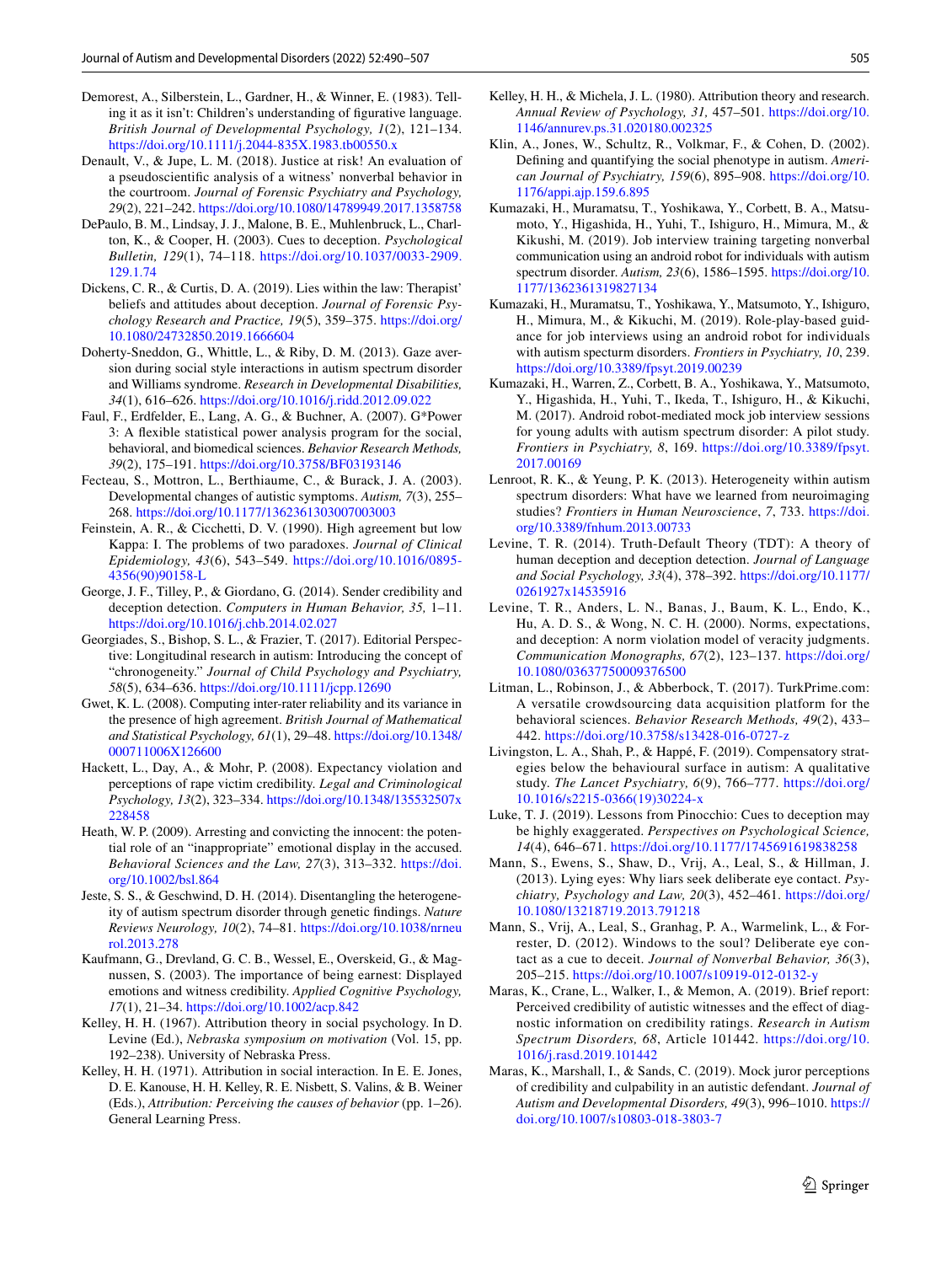- <span id="page-16-19"></span>Martinez-Murcia, F. J., Lai, M. C., Gorriz, J. M., Ramirez, J., Young, A. M., Deoni, S. C., Ecker, C., Lombardo, M. V., Consortium, M. A., Baron-Cohen, S., Murphy, D. G., Bullmore, E. T., & Suckling, J. (2017). On the brain structure heterogeneity of autism: Parsing out acquisition site efects with signifcance-weighted principal component analysis. *Human Brain Mapping, 38*(3), 1208–1223. <https://doi.org/10.1002/hbm.23449>
- <span id="page-16-17"></span>Matthews, N. L., Ly, A. R., & Goldberg, W. A. (2015). College students' perceptions of peers with autism spectrum disorder. *Journal of Autism and Developmental Disorders, 45*(1), 90–99. [https://](https://doi.org/10.1007/s10803-014-2195-6) [doi.org/10.1007/s10803-014-2195-6](https://doi.org/10.1007/s10803-014-2195-6)
- <span id="page-16-27"></span>McCauley, M. R., & Parker, J. F. (2001). When will a child be believed? The impact of the victim's age and juror's gender on children's credibility and verdict in a sexual-abuse case. *Child Abuse and Neglect, 25*(4), 523–539. [https://doi.org/10.1016/S0145-2134\(01\)](https://doi.org/10.1016/S0145-2134(01)00224-1) [00224-1](https://doi.org/10.1016/S0145-2134(01)00224-1)
- <span id="page-16-28"></span>McCoy, M. L., & Gray, J. M. (2007). The impact of defendant gender and relationship to victim on juror decisions in a child sexual abuse case. *Journal of Applied Social Psychology, 37*(7), 1578– 1593.<https://doi.org/10.1111/j.1559-1816.2007.00228.x>
- <span id="page-16-20"></span>McCroskey, J. C., & Teven, J. J. (1999). Goodwill: A reexamination of the construct and its measurement. *Communication Monographs, 66*(1), 90–103. <https://doi.org/10.1080/03637759909376464>
- <span id="page-16-26"></span>McKimmie, B. M., Newton, C. J., Terry, D. J., & Schuller, R. A. (2004). Jurors' responses to expert witness testimony: The efects of gender stereotypes. *Group Processes and Intergroup Relations, 7*(2), 131–143. <https://doi.org/10.1177/1368430204043724>
- <span id="page-16-9"></span>Melinder, A., Burrell, L., Eriksen, M. O., Magnussen, S., & Wessel, E. (2016). The emotional child witness efect survives presentation mode. *Behavioral Sciences and the Law, 34*(1), 113–125. [https://](https://doi.org/10.1002/bsl.2232) [doi.org/10.1002/bsl.2232](https://doi.org/10.1002/bsl.2232)
- <span id="page-16-24"></span>Morgan, L., Leatzow, A., Clark, S., & Siller, M. (2014). Interview skills for adults with autism spectrum disorder: A pilot randomized controlled trial. *Journal of Autism and Developmental Disorders, 44*(9), 2290–2300. <https://doi.org/10.1007/s10803-014-2100-3>
- <span id="page-16-25"></span>Neal, T. M. S., Guadagno, R. E., Eno, C. A., & Brodsky, S. L. (2012). Warmth and competence on the witness stand: Implications for the credibility of male and female expert witnesses. *Journal of the American Academy of Psychiatry and the Law, 40*(4), 488–197.
- <span id="page-16-30"></span>Newman, E. J., Garry, M., Bernstein, D. M., Kantner, J., & Lindsay, D. S. (2012). Nonprobative photographs (or words) infate truthiness. *Psychonomic Bulletin and Review, 19*(5), 969–974. [https://doi.org/](https://doi.org/10.3758/s13423-012-0292-0) [10.3758/s13423-012-0292-0](https://doi.org/10.3758/s13423-012-0292-0)
- <span id="page-16-31"></span>Newman, E. J., Sanson, M., Miller, E. K., Quigley-McBride, A., Foster, J. L., Bernstein, D. M., & Garry, M. (2014). People with easier to pronounce names promote truthiness of claims. *PLoS ONE, 9*(2), e88671. <https://doi.org/10.1371/journal.pone.0088671>
- <span id="page-16-32"></span>Newman, E. J., & Schwarz, N. (2018). Good sound, good research: How audio quality infuences perceptions of the research and researcher. *Science Communication, 40*(2), 246–257. [https://doi.](https://doi.org/10.1177/1075547018759345) [org/10.1177/1075547018759345](https://doi.org/10.1177/1075547018759345)
- <span id="page-16-10"></span>Nitschke, F. T., McKimmie, B. M., & Vanman, E. J. (2019). A metaanalysis of the emotional victim effect for female adult rape complainants: Does complainant distress infuence credibility? *Psychological Bulletin, 145*(10), 953–979. [https://doi.org/10.1037/](https://doi.org/10.1037/bul0000206) [bul0000206](https://doi.org/10.1037/bul0000206)
- <span id="page-16-7"></span>O'Sullivan, M. (2003). The fundamental attribution error in detecting deception: The boy-who-cried-wolf efect. *Personality and Social Psychology Bulletin, 29*(10), 1316–1327. [https://doi.org/10.1177/](https://doi.org/10.1177/0146167203254610) [0146167203254610](https://doi.org/10.1177/0146167203254610)
- <span id="page-16-13"></span>Paul, R., Orlovski, S. M., Marcinko, H. C., & Volkmar, F. (2009). Conversational behaviors in youth with high-functioning ASD and Asperger syndrome. *Journal of Autism and Developmental Disorders, 39*(1), 115–125. <https://doi.org/10.1007/s10803-008-0607-1>
- <span id="page-16-16"></span>Pollio, M. R.,& Pollio, H. R. (1974). The development of fgurative language in children. *Journal of Psycholinguistic Research, 3*(3), 185–201.<https://doi.org/10.1007/BF01069237>
- <span id="page-16-12"></span>Porter, S., & ten Brinke, L. (2009). Dangerous decisions: A theoretical framework for understanding how judges assess credibility in the courtroom. *Legal and Criminological Psychology, 14*(1), 119–134.<https://doi.org/10.1348/135532508x281520>
- <span id="page-16-29"></span>Pozzulo, J. D., Dempsey, J., Maeder, E., & Allen, L. (2010). The effects of victim gender, defendant gender, and defendant age on juror decision making. *Criminal Justice and Behavior, 37*(1), 47–63. <https://doi.org/10.1177/0093854809344173>
- <span id="page-16-21"></span>Preacher, K. J., & Hayes, A. F. (2008). Asymptotic and resampling strategies for assessing and comparing indirect efects in multiple mediator models. *Behavior Research Methods, 40*(3), 879–891. <https://doi.org/10.3758/brm.40.3.879>
- <span id="page-16-22"></span>Preacher, K. J., Zyphur, M. J., & Zhang, Z. (2010). A general multilevel SEM framework for assessing multilevel mediation. *Psychological Methods, 15*(3), 209–233.<https://doi.org/10.1037/a0020141>
- <span id="page-16-1"></span>Riby, D. M., & Hancock, P. J. B. (2008). Viewing it diferently: Social scene perception in Williams syndrome and autism. *Neuropsychologia, 46*(11), 2855–2860. [https://doi.org/10.1016/j.neuropsych](https://doi.org/10.1016/j.neuropsychologia.2008.05.003) [ologia.2008.05.003](https://doi.org/10.1016/j.neuropsychologia.2008.05.003)
- <span id="page-16-8"></span>Ross L., & Nisbett, R. E. (1991). *The person and the situation: Perspectives of social psychology*. McGraw-Hill.
- <span id="page-16-14"></span>Saban-Bezalel, R., Dolfn, D., Laor, N., & Mashal, N. (2019). Irony comprehension and mentalizing ability in children with and without autism spectrum disorder. *Research in Autism Spectrum Disorders, 58,* 30–38.<https://doi.org/10.1016/j.rasd.2018.11.006>
- <span id="page-16-15"></span>Saban-Bezalel, R., & Mashal, N. (2019). Diferent factors predict idiom comprehension in children and adolescents with ASD and typical development. *Journal of Autism and Developmental Disorders, 49*(12), 4740–4750.<https://doi.org/10.1007/s10803-019-04193-9>
- <span id="page-16-23"></span>Sasson, N. J., Faso, D. J., Nugent, J., Lovell, S., Kennedy, D. P., & Grossman, R. B. (2017, Feb 1). Neurotypical peers are less willing to interact with those with autism based on thin slice judgments. Scientifc Reports, 7, 40700.<https://doi.org/10.1038/srep40700>
- <span id="page-16-18"></span>Sasson, N. J., & Morrison, K. E. (2019). First impressions of adults with autism improve with diagnostic disclosure and increased autism knowledge of peers. *Autism, 23*(1), 50–59. [https://doi.org/](https://doi.org/10.1177/1362361317729526) [10.1177/1362361317729526](https://doi.org/10.1177/1362361317729526)
- <span id="page-16-2"></span>Sporer, S. L., & Schwandt, B. (2007). Moderators of nonverbal indicators of deception: A meta-analytic synthesis. *Psychology, Public Policy, and Law, 13*(1), 1–34. [https://doi.org/10.1037/1076-8971.](https://doi.org/10.1037/1076-8971.13.1.1) [13.1.1](https://doi.org/10.1037/1076-8971.13.1.1)
- <span id="page-16-11"></span>Stagg, S. D., Slavny, R., Hand, C., Cardoso, A., & Smith, P. (2014). Does facial expressivity count? How typically developing children respond initially to children with autism. *Autism, 18*(6), 704–711. <https://doi.org/10.1177/1362361313492392>
- <span id="page-16-4"></span>Strömwall, L., & Granhag, P. A. (2003). How to detect deception? Arresting the beliefs of police officers, prosecutors and judges. *Psychology, Crime and Law, 9*(1), 19–36. [https://doi.org/10.1080/](https://doi.org/10.1080/10683160308138) [10683160308138](https://doi.org/10.1080/10683160308138)
- <span id="page-16-0"></span>The Global Deception Research Team. (2006). A world of lies. *Journal of Cross-Cultural Psychology, 37*(1), 60–74. [https://doi.org/10.](https://doi.org/10.1177/0022022105282295) [1177/0022022105282295](https://doi.org/10.1177/0022022105282295)
- <span id="page-16-3"></span>Vrij, A. (2019). Deception and truth detection when analyzing nonverbal and verbal cues. *Applied Cognitive Psychology, 33*(2), 160–167.<https://doi.org/10.1002/acp.3457>
- <span id="page-16-6"></span>Vrij, A., Akehurst, L.,  $\&$  Knight, S. (2006). Police officers', social workers', teachers' and the general public's beliefs about deception in children, adolescents and adults. *Legal and Criminological Psychology, 11*(2), 297–312. [https://doi.org/10.1348/135532505x](https://doi.org/10.1348/135532505x60816) [60816](https://doi.org/10.1348/135532505x60816)
- <span id="page-16-5"></span>Vrij, A., & Semin, G. R. (1996). Lie experts' beliefs about nonverbal indicators of deception. *Journal of Nonverbal Behavior, 20*(1), 65–80. <https://doi.org/10.1007/BF02248715>